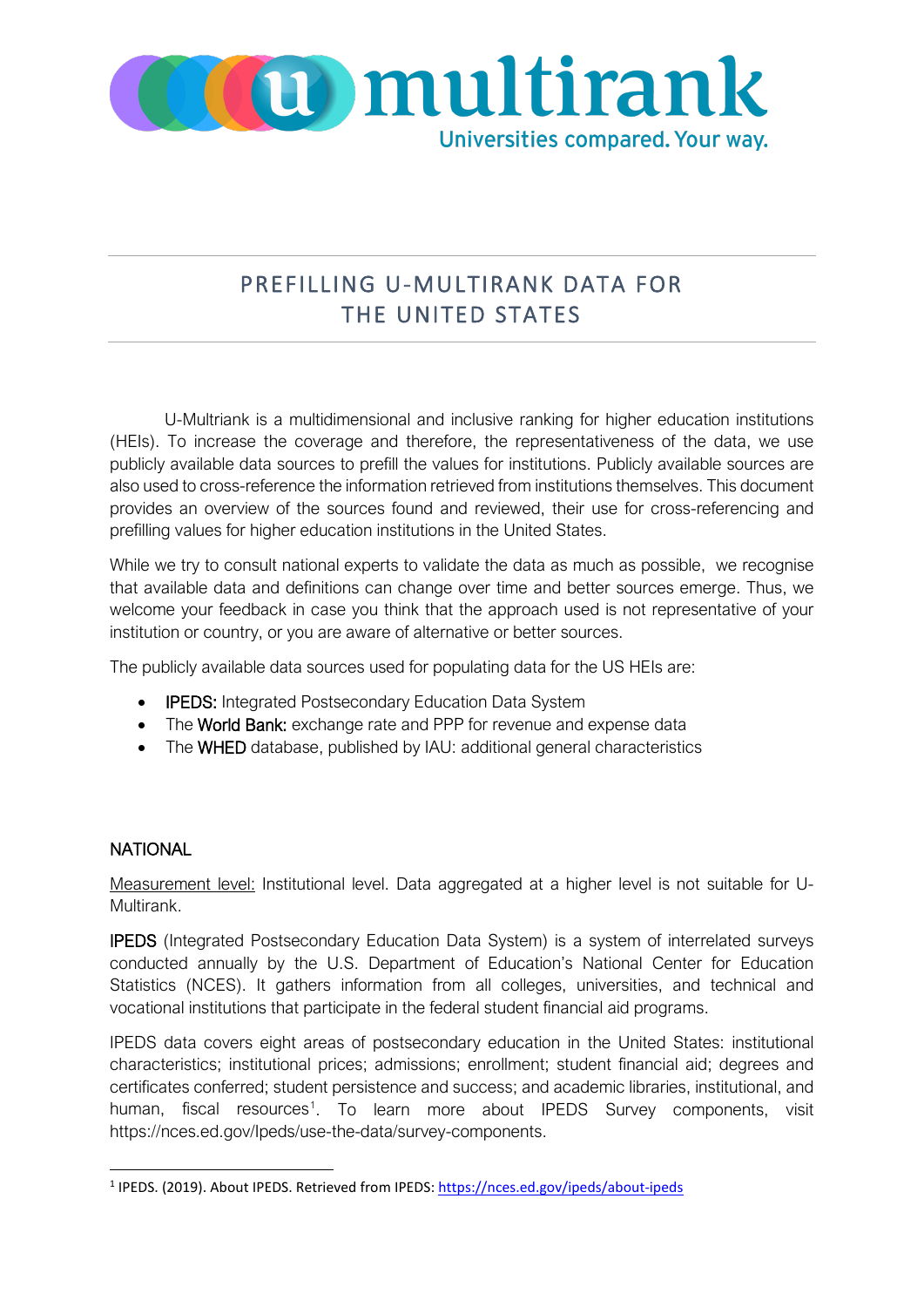

Data obtained for U-Multirank:

- Institutional characteristics (e.g.name of the institution, public/private, contact person)
- Student data (e.g. enrollment, new entrants, graduate, international student data)
- Academic staff data (e.g. academic staff employed(FTE/HC), foreign and female staff employed)
- Financial data (e.g. revenue data, including external revenue sources and expense categories)

IPEDS data is available either as final or provisional data. Provisional release data have undergone NCES data quality control procedures and are imputed for nonresponding institutions. These data are released about one year after the initial data collection. Final release data contains revisions to the provisional release data made by institutions during the subsequent data collection year through the Prior Year Revision System. Final data are released about two years after the initial data collection<sup>[2](#page-1-0)</sup>.

U-Multirank is based on a 3-year average with a two year time lag. Thus, U-Multirank 2022 will contain 2018-2020 data. To obtain sufficiently recent data and remain consistent across years, U-Multirank uses final data when available and provisional data for more recent years. Final data will be used for 2018 (2017-2018 ) while provisional data will be used for 2019(2018-2019) and 2020 (2019-2020<sup>[3](#page-1-1)</sup>).

## INTERNATIONAL SOURCES

Measurement level: Institutional level except exchange rate and PPP, which is required on a country level.

(the) World Bank provides financial and technical assistance to developing countries. At the World Bank, the Development Data Group coordinates statistical and data work and maintains a number of macro, financial and sector databases. The World Bank's data bank contains a large array of publicly available data<sup>[4](#page-1-2)</sup>, including exchange rate and PPP data.

Data obtained:

• Data on exchange rates and PPP rates to converts and compare revenue and expense data.

<span id="page-1-0"></span><sup>2</sup> IPEDS. (2022). IPEDS Access Databases. Retrieved from IPEDS: https://nces.ed.gov/ipeds/use-thedata/download-access-database

<span id="page-1-1"></span><sup>3</sup> IPEDS. (2022). Data Collection & Release procedures. Retrieved from IPEDS:

https://nces.ed.gov/ipeds/resource/download/IPEDS\_DataReleaseProcedures.pdf

<span id="page-1-2"></span><sup>4</sup> World Bank. (2022). The Wolrd Bank Data. Retrieved from the World Bank: https://data.worldbank.org/about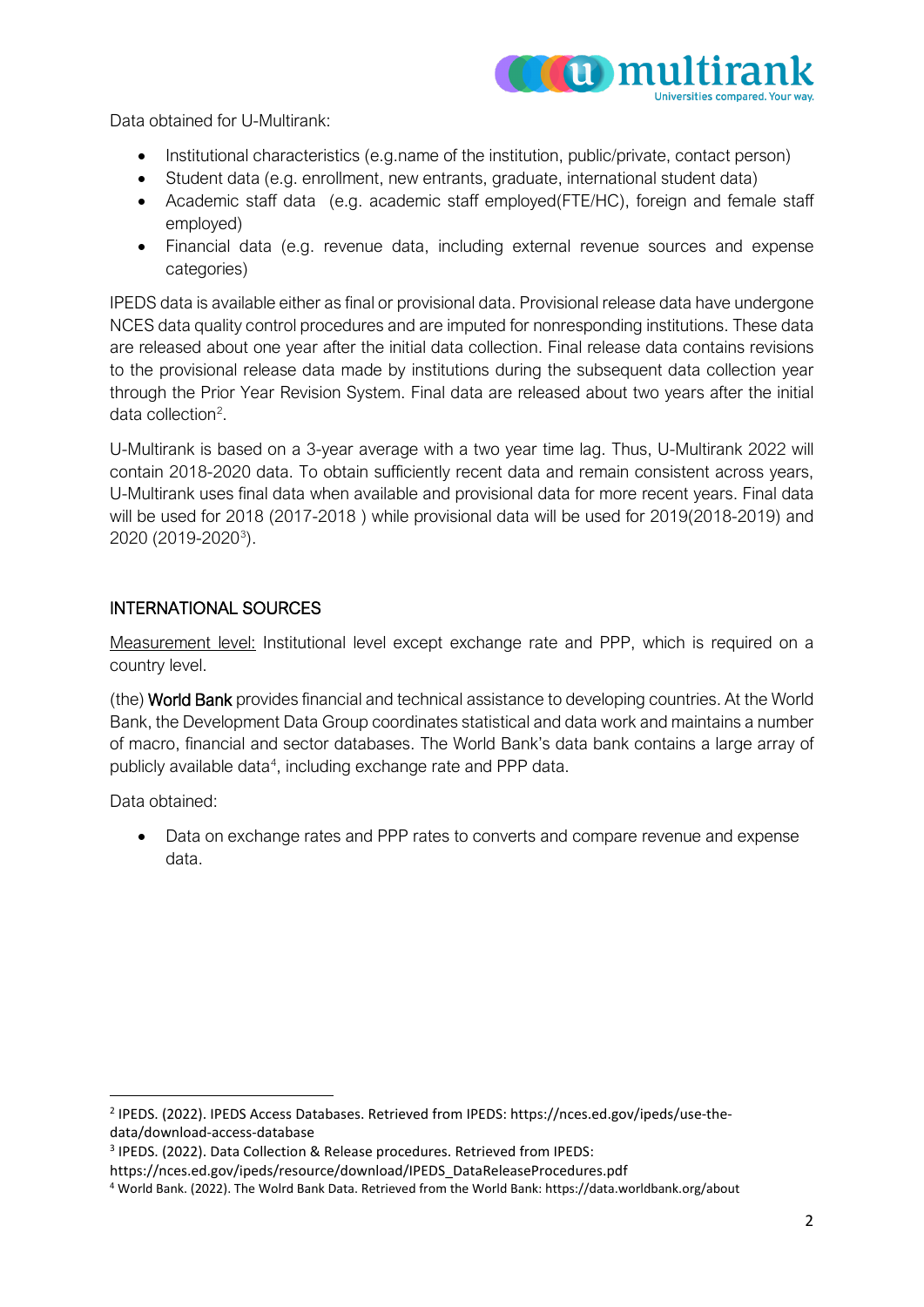

## APPENDIX

| <b>U-Multirank</b><br>Question | Data element                               | <b>Mapped element</b>                                                                                                                       |
|--------------------------------|--------------------------------------------|---------------------------------------------------------------------------------------------------------------------------------------------|
| Q1: Name                       | Legal name of the<br>institution           | HD2020<br>table:<br>variable: INSTNM<br>source: IPEDS 2019-2020 (provisional/final)<br>variable description: Institution (entity) name      |
|                                | English name to appear in<br>U-Multirank   | HD2020<br>table:<br>variable: INSTNM<br>source: IPEDS 2018-2020 (provisional/final)<br>variable description: Institution (entity) name      |
| Q2: General<br>characteristics | Type of institution:                       |                                                                                                                                             |
|                                | Public/ private character:                 | HD2020<br>table:<br>variable: CONTROL<br>source: IPEDS 2018-2020 (provisional/final)<br>variable description: Control of institution        |
|                                | Foundation year of<br>current institution: | WHED, IAU                                                                                                                                   |
| Q3: Contact                    |                                            |                                                                                                                                             |
|                                | Contact person last<br>name:               | HD2017<br>table:<br>variable: CHFNM<br>source: IPEDS 2017-2018 (provisional/final)<br>variable description: Name of chief administrator     |
|                                | Position / Unit:                           | table:<br>HD2017<br>variable: CHFTITLE<br>source: IPEDS 2017-2018 (provisional/final)<br>variable description: Title of chief administrator |
|                                | E-mail                                     | Institutional website                                                                                                                       |
| Q4: Programs                   | Short degree                               | C2020DEP<br>table:<br>variable: PASSOC, UNITID, CIPCODE<br>function: PASSOC summed on UNITID to aggregate programs displayed by CIPCODE     |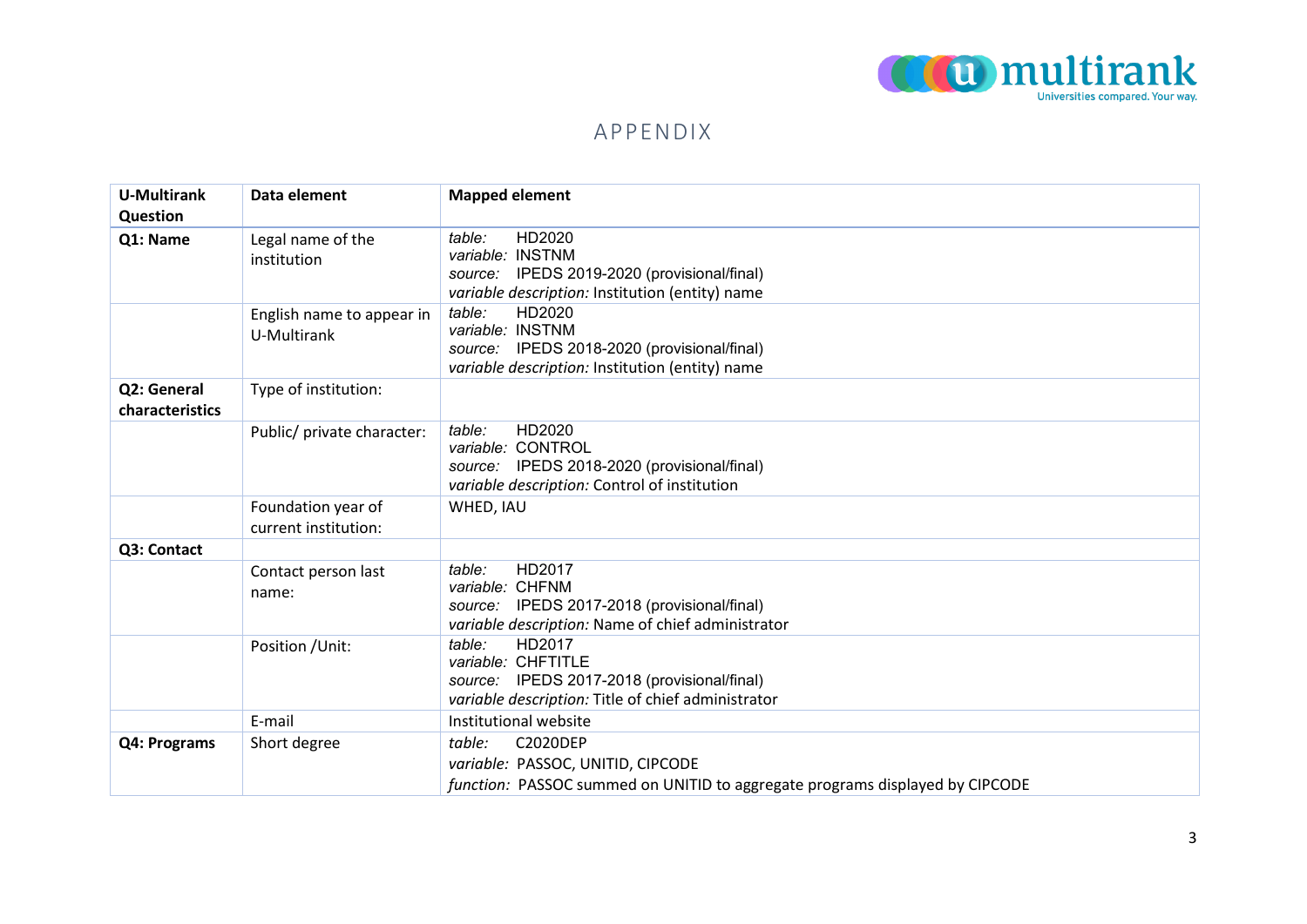

| <b>U-Multirank</b> | Data element           | <b>Mapped element</b>                                                                                           |
|--------------------|------------------------|-----------------------------------------------------------------------------------------------------------------|
| Question           |                        | IPEDS 2019-2020<br>source:                                                                                      |
|                    |                        | variable description:                                                                                           |
|                    |                        | PASSOC: Number of Associate's degree programs offered                                                           |
|                    |                        | UNITID: Unique identification number of the institution                                                         |
|                    |                        | CIPCODE: A six-digit code that identifies instructional program specialties within educational<br>$\bullet$     |
|                    |                        | institutions.                                                                                                   |
|                    | Short degree online    | <b>C2020DEP</b><br>table:                                                                                       |
|                    |                        | variable: PASSOCDE, UNITID, CIPCODE                                                                             |
|                    |                        | function: PASSOCDE summed on UNITID to aggregate programs displayed by CIPCODE                                  |
|                    |                        | source: IPEDS 2019-2020                                                                                         |
|                    |                        | variable description:                                                                                           |
|                    |                        | PASSOCDE: Number of Associate's degree programs offered via distance education                                  |
|                    |                        | Unique identification number of the institution<br>UNITID:                                                      |
|                    |                        | CIPCODE: A six-digit code that identifies instructional program specialties within educational                  |
|                    |                        | institutions.                                                                                                   |
|                    | Bachelor               | <b>C2020DEP</b><br>table:                                                                                       |
|                    |                        | variable: PBACHL, UNITID, CIPCODE                                                                               |
|                    |                        | function: PBACHL summed on UNITID to aggregate programs displayed by CIPCODE                                    |
|                    |                        | source: IPEDS 2019-2020                                                                                         |
|                    |                        | variable description:                                                                                           |
|                    |                        | PBACHL: Number of Bachelor's degree programs offered                                                            |
|                    |                        | UNITID: Unique identification number of the institution                                                         |
|                    |                        | CIPCODE: A six-digit code that identifies instructional program specialties within educational<br>institutions. |
|                    | <b>Bachelor online</b> | <b>C2020DEP</b><br>table:                                                                                       |
|                    |                        | variable: PBACHLDE, UNITID, CIPCODE                                                                             |
|                    |                        | function: PBACHLDE summed on UNITID to aggregate programs displayed by CIPCODE                                  |
|                    |                        | source: IPEDS 2019-2020 (provisional/final)                                                                     |
|                    |                        | variable description:                                                                                           |
|                    |                        | PBACHLDE: Number of Bachelor's degree programs offered via distance education                                   |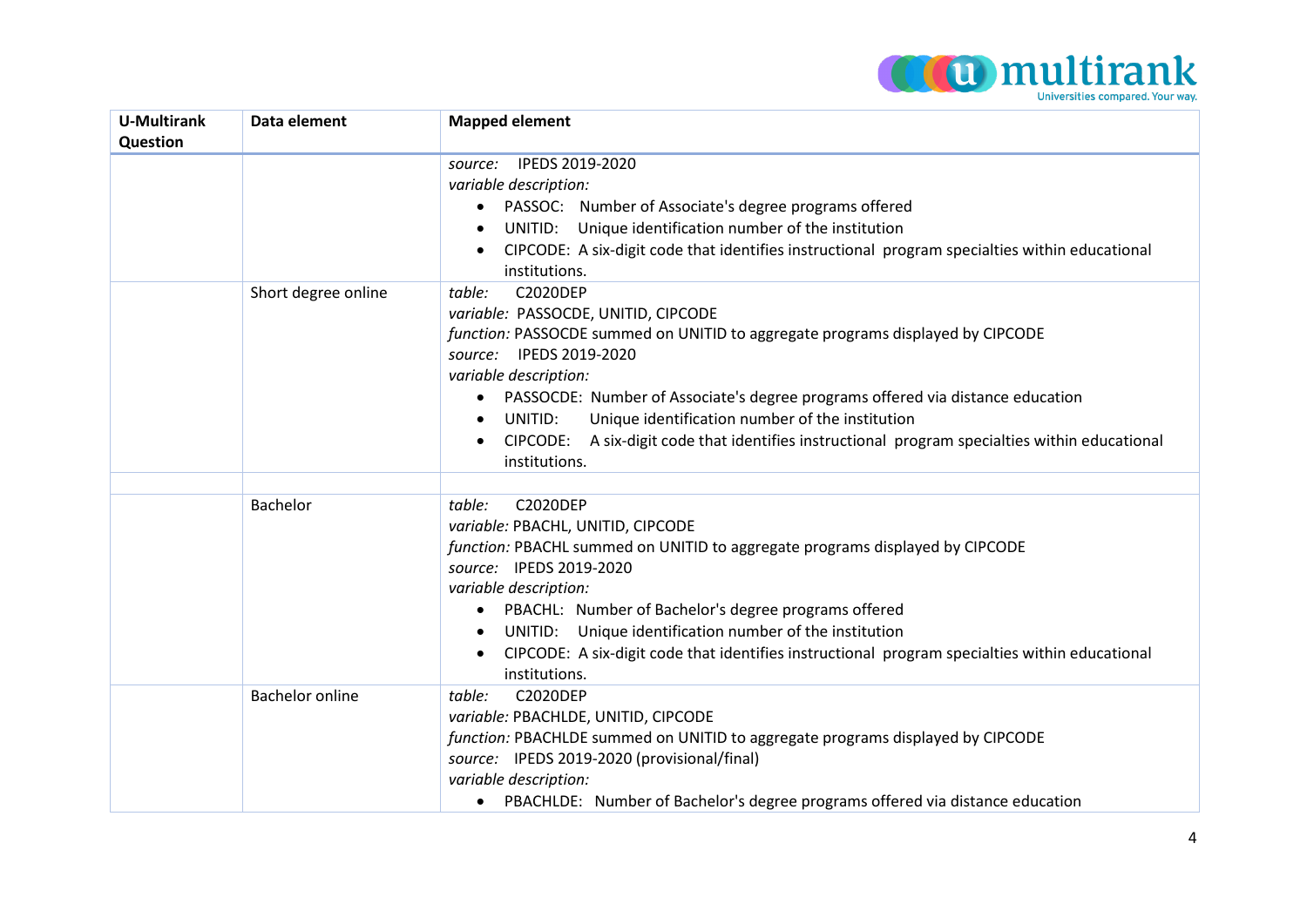

| U-Multirank<br>Question | Data element         | <b>Mapped element</b>                                                                                                                                                                                                                                                                                                                                                                                                                                                                        |
|-------------------------|----------------------|----------------------------------------------------------------------------------------------------------------------------------------------------------------------------------------------------------------------------------------------------------------------------------------------------------------------------------------------------------------------------------------------------------------------------------------------------------------------------------------------|
|                         |                      | Unique identification number of the institution<br>UNITID:<br>$\bullet$                                                                                                                                                                                                                                                                                                                                                                                                                      |
|                         |                      | A six-digit code that identifies instructional program specialities within educational<br>CIPCODE:<br>institutions.                                                                                                                                                                                                                                                                                                                                                                          |
|                         | Master               | <b>C2020DEP</b><br>table:<br>variable: PMASTR, UNITID, CIPCODE<br>function: PMASTR summed on UNITID to aggregate programs displayed by CIPCODE                                                                                                                                                                                                                                                                                                                                               |
|                         |                      | source: IPEDS 2019-2020<br>variable description:                                                                                                                                                                                                                                                                                                                                                                                                                                             |
|                         |                      | PMASTR: Number of Master's degree programs offered via distance education<br>$\bullet$<br>UNITID: Unique identification number of the institution                                                                                                                                                                                                                                                                                                                                            |
|                         |                      | CIPCODE: A six-digit code that identifies instructional program specialities within educational<br>$\bullet$<br>institutions.                                                                                                                                                                                                                                                                                                                                                                |
|                         | Master online        | table:<br><b>C2020DEP</b><br>variable: PMASTRDE, UNITID, CIPCODE<br>function: PMASTRDE summed on UNITID to aggregate programs displayed by CIPCODE<br>source: IPEDS 2019-2020<br>variable description:<br>PMASTRDE: Number of Master's degree programs offered via distance education<br>UNITID:<br>Unique identification number of the institution<br>$\bullet$<br>A six-digit code that identifies instructional program specialities within educational<br>CIPCODE:                       |
|                         | Doctorate/PhD        | institutions.<br><b>C2020DEP</b><br>table:<br>variable: PDOCRS, UNITID, CIPCODE<br>function: PDOCRS summed on UNITID to aggregate programs displayed by CIPCODE<br>source: IPEDS 2019-2020 (provisional/final)<br>variable description:<br>PDOCRS: Number of Doctor's degree-research/scholarship programs offered<br>$\bullet$<br>UNITID: Unique identification number of the institution<br>CIPCODE: A six-digit code that identifies instructional program specialties within educational |
|                         |                      | institutions.                                                                                                                                                                                                                                                                                                                                                                                                                                                                                |
|                         | Doctorate/PhD online | <b>C2020DEP</b><br>table:                                                                                                                                                                                                                                                                                                                                                                                                                                                                    |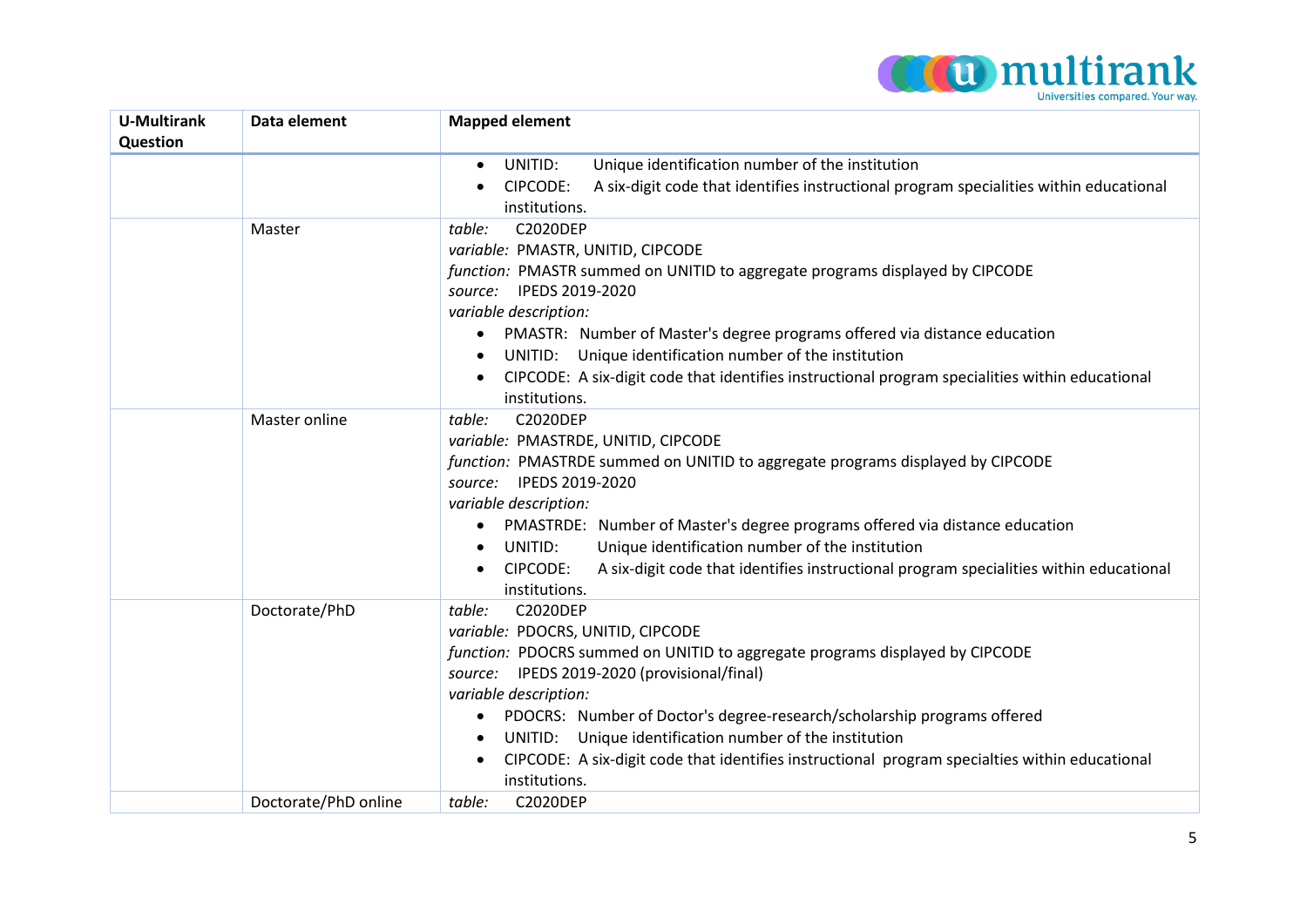

| <b>U-Multirank</b> | Data element             | <b>Mapped element</b>                                                                                  |
|--------------------|--------------------------|--------------------------------------------------------------------------------------------------------|
| Question           |                          |                                                                                                        |
|                    |                          | variable: PDOCRSDE, UNITID, CIPCODE                                                                    |
|                    |                          | function: PDOCRSDE summed on UNITID to aggregate programs displayed by CIPCODE                         |
|                    |                          | source: IPEDS 2019-2020                                                                                |
|                    |                          | variable description:                                                                                  |
|                    |                          | PDOCRSDE: Number of Doctor's degree-research/scholarship programs offered via distance                 |
|                    |                          | education                                                                                              |
|                    |                          | UNITID: Unique identification number of the institution                                                |
|                    |                          | CIPCODE: A six-digit code that identifies instructional program specialities within educational        |
|                    |                          | institutions.                                                                                          |
| Q5: Students       | Students enrolled        | table:<br>EFFY2020, EFFY2019, EFFY2018                                                                 |
|                    |                          | variable: EFYTOTLT, UNITID, EFFYLEV                                                                    |
|                    |                          | function: EFYTOTLT summed on UNITID to aggregate programs displayed by EFFYLEV                         |
|                    |                          | source: IPEDS 2020-2021 (provisional), IPEDS 2019-2020 (provisional/final), IPEDS 2018-2019 (final)    |
|                    |                          | variable description:                                                                                  |
|                    |                          | EFYTOTLT: Grand total men and women enrolled for credit during the 12-month reporting period.          |
|                    |                          | Unique identification number of the institution<br>UNITID:                                             |
|                    |                          | Level of study<br>EFFYLEV:<br>$\bullet$                                                                |
|                    | Female students enrolled | EFFY2020, EFFY2019, EFFY2018<br>table:                                                                 |
|                    |                          | variable: EFYTOTLW, UNITID, EFFYLEV                                                                    |
|                    |                          | function: EFYTOTLW summed on UNITID to aggregate programs displayed by EFFYLEV                         |
|                    |                          | IPEDS 2020-2021 (provisional), IPEDS 2019-2020 (provisional/final), IPEDS 2018-2019 (final)<br>source: |
|                    |                          | variable description:                                                                                  |
|                    |                          | EFYTOTLW: Grand total women enrolled for credit during the 12-month reporting period.                  |
|                    |                          | Unique identification number of the institution<br>UNITID:<br>$\bullet$                                |
|                    |                          | Level of study<br>EFFYLEV:<br>$\bullet$                                                                |
| Q6:                | Foreign degree seeking   | EFFY2020, EFFY2019, EFFY2018<br>table:                                                                 |
| International      | students                 | variable: EFYNRALT, UNITID, EFFYLEV                                                                    |
| students           |                          | function: EFYNRALT summed on UNITID to aggregate programs displayed by EFFYLEV                         |
|                    |                          | IPEDS 2020-2021 (provisional), IPEDS 2019-2020 (provisional/final), IPEDS 2018-2019 (final)<br>source: |
|                    |                          | variable description:                                                                                  |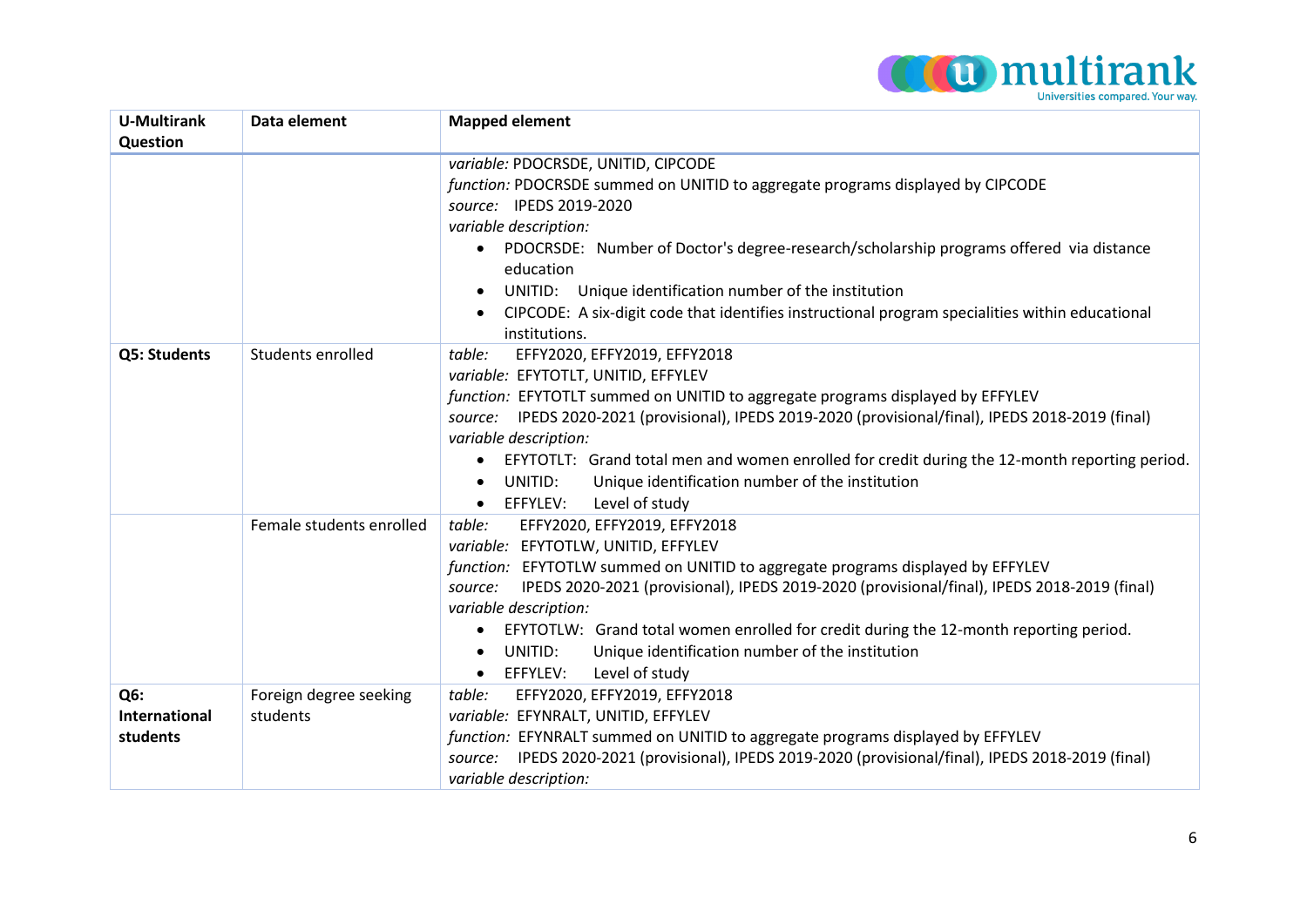

| <b>U-Multirank</b> | Data element             | <b>Mapped element</b>                                                                                        |
|--------------------|--------------------------|--------------------------------------------------------------------------------------------------------------|
| Question           |                          |                                                                                                              |
|                    |                          | EFYNRALT: Nonresident Alien men and women enrolled for credit during the 12-month reporting                  |
|                    |                          | period                                                                                                       |
|                    |                          | UNITID:<br>Unique identification number of the institution<br>$\bullet$                                      |
|                    |                          | Level of study<br>EFFYLEV:<br>$\bullet$                                                                      |
| Q7: New            | New entrants enrolled in | EF2020C, EF2018C, EF2017C, EF2016C, EF2015C, EF2014C<br>table:                                               |
| entrants           | 1st year bachelor        | variable: EFRES01, UNITID, EFCSTATE                                                                          |
|                    | programmes               | function: EFRES01 summed on UNITID to aggregate programs displayed by EFCSTATE                               |
|                    |                          | source: IPEDS 2020-2021 (provisional), IPEDS 2019-2020 (provisional/final), IPEDS 2018-2019 (final),         |
|                    |                          | IPEDS 2017-2018 (provisional), IPEDS 2016-2017 (provisional/final), IPEDS 2015-2016 (final),                 |
|                    |                          | variable description:                                                                                        |
|                    |                          | EFRES01: First-time degree/certificate-seeking undergraduate students                                        |
|                    |                          | Unique identification number of the institution<br>UNITID:<br>$\bullet$                                      |
|                    |                          | EFCSTATE: State of residence when student was first admitted                                                 |
|                    |                          | This cannot be used for calculating the graduation rate as it comprises short degree programmes and          |
|                    |                          | certificates. When using it for calculation, the graduation rates are for a number of HEIs over 100% and for |
|                    |                          | a number below 10%. Including transfer-in students does lower the number of HEIs with graduation rate        |
|                    |                          | over 100, but still the result is not satisfactory.                                                          |
|                    | Percentage of new        | table:<br>EF2020C                                                                                            |
|                    | entrants in bachelor     | variable: UNITID, EFCSTATE                                                                                   |
|                    | programmes coming from   | function: EFRES01 summed on UNITID to aggregate programs displayed by EFCSTATE                               |
|                    | the institution's region | source: IPEDS 2020-2021 (provisional)                                                                        |
|                    |                          | variable description:                                                                                        |
|                    |                          | EFRES01: First-time degree/certificate-seeking undergraduate students<br>$\bullet$                           |
|                    |                          | Unique identification number of the institution<br>UNITID:                                                   |
|                    |                          | EFCSTATE: State of residence when student was first admitted                                                 |
|                    |                          | HD2020<br>table:                                                                                             |
|                    |                          | variable: UNITID, FIPS                                                                                       |
|                    |                          | function: link tables EF2020C and HD2020 on UNITID, EFCSTATE and FIPS                                        |
|                    |                          | source: IPEDS 2020-2021 (provisional)                                                                        |
|                    |                          | variable description:                                                                                        |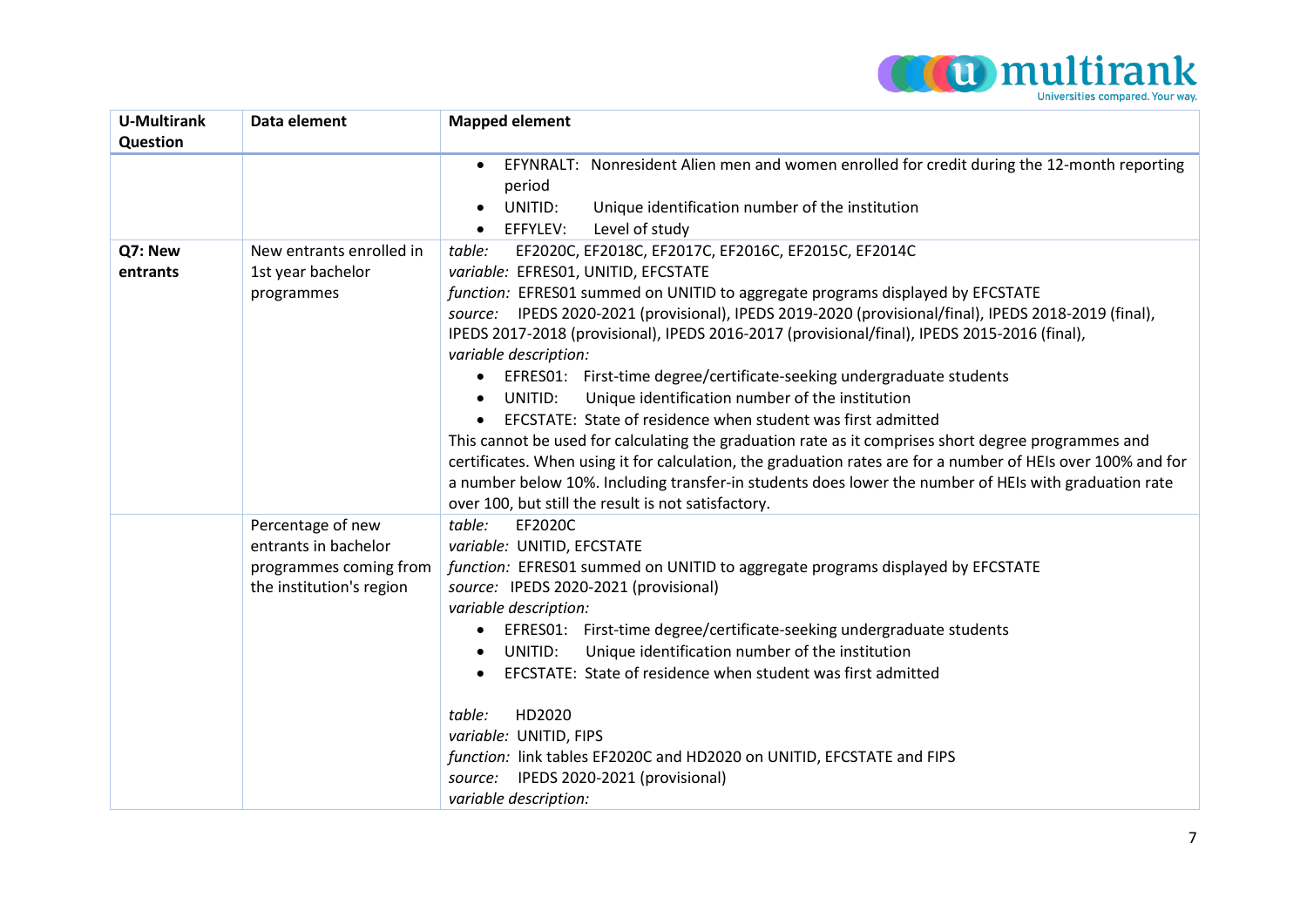

| <b>U-Multirank</b><br>Question | Data element | <b>Mapped element</b>                                                                                    |
|--------------------------------|--------------|----------------------------------------------------------------------------------------------------------|
|                                |              | EFRES01: First-time degree/certificate-seeking undergraduate students<br>$\bullet$                       |
|                                |              | Unique identification number of the institution<br>UNITID:                                               |
|                                |              | FIPS state code (minor adjustments for outlying areas)<br>FIPS:                                          |
|                                | Region used  | State                                                                                                    |
| Q9: Graduates                  | Short degree | C2020C, C2019C, C2018C<br>table:                                                                         |
|                                |              | variable: CSTOTLT, UNITID, AWLEVELC                                                                      |
|                                |              | function: CSTOTLT summed on UNITID by AWLEVELC(Associate's degree=3)                                     |
|                                |              | source: IPEDS 2019-2020 (provisional), IPEDS 2018-2019 (provisional/final), IPEDS 2017-2016 (final)      |
|                                |              | variable description:                                                                                    |
|                                |              | CSTOTLT: Number of students receiving awards/degrees conferred between July 1, 2018 and June<br>30, 2020 |
|                                |              | Unique identification number of the institution<br>UNITID:                                               |
|                                |              | AWLEVELC: Award level code available for seven levels, code for associate degree level=3                 |
|                                | Bachelor     | C2020C, C2019C, C2018C<br>table:                                                                         |
|                                |              | variable: CSTOTLT, UNITID, AWLEVELC                                                                      |
|                                |              | function: CSTOTLT summed on UNITID by AWLEVELC(Bachelor's degree=5)                                      |
|                                |              | source: IPEDS 2019-2020 (provisional), IPEDS 2018-2019 (provisional/final), IPEDS 2017-2018 (final)      |
|                                |              | variable description:                                                                                    |
|                                |              | CSTOTLT: Number of students receiving awards/degrees conferred between July 1, 2018 and<br>June 30, 2020 |
|                                |              | Unique identification number of the institution<br>UNITID:<br>$\bullet$                                  |
|                                |              | AWLEVELC: Award level code available for seven levels, code for Bachelor's degree level=5<br>$\bullet$   |
|                                | Master       | C2020C, C2019C, C2018C<br>table:                                                                         |
|                                |              | variable: CSTOTLT, UNITID, AWLEVELC                                                                      |
|                                |              | function: CSTOTLT summed on UNITID by AWLEVELC(master's degree=7)                                        |
|                                |              | source: IPEDS 2019-2020 (provisional), IPEDS 2018-2019 (provisional/final), IPEDS 2017-2018 (final)      |
|                                |              | variable description:                                                                                    |
|                                |              | CSTOTLT: Number of students receiving awards/degrees conferred between July 1, 2019 and                  |
|                                |              | June 30, 2020                                                                                            |
|                                |              | UNITID:<br>Unique identification number of the institution<br>$\bullet$                                  |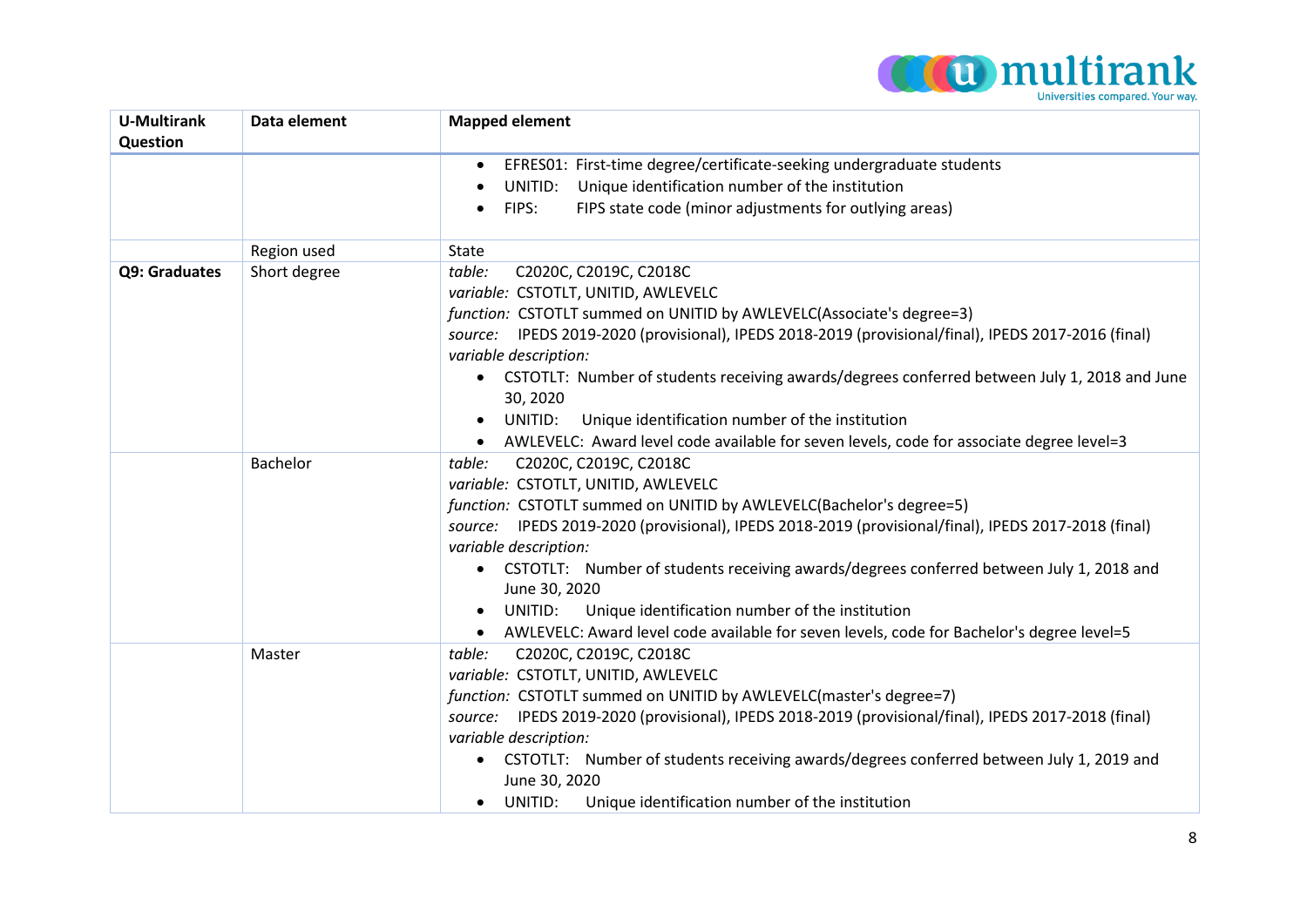

| <b>U-Multirank</b> | Data element       | <b>Mapped element</b>                                                                                    |
|--------------------|--------------------|----------------------------------------------------------------------------------------------------------|
| Question           |                    |                                                                                                          |
|                    |                    | AWLEVELC: Award level code available for seven levels, code for Master's degree level=7                  |
|                    | Doctorate/Phd      | table:<br>C2020C, C2019C, C2018C                                                                         |
|                    |                    | variable: CSTOTLT, UNITID, AWLEVELC                                                                      |
|                    |                    | function: CSTOTLT summed on UNITID by AWLEVELC(doctoral degree=9)                                        |
|                    |                    | source: IPEDS 2019-2020 (provisional), IPEDS 2018-2019 (provisional/final), IPEDS 2017-2018 (final)      |
|                    |                    | variable description:                                                                                    |
|                    |                    | CSTOTLT: Number of students receiving awards/degrees conferred between July 1, 2019 and<br>June 30, 2020 |
|                    |                    | UNITID:<br>Unique identification number of the institution<br>$\bullet$                                  |
|                    |                    | AWLEVELC: Award level code available for seven levels, code for doctoral degree level=9<br>$\bullet$     |
|                    | Foreign doctorates | C2020C, C2019C, C2018C<br>table:                                                                         |
|                    |                    | variable: CSNRALT, UNITID, AWLEVELC                                                                      |
|                    |                    | function: CSNRALT summed on UNITID by AWLEVELC(doctoral degree=9)                                        |
|                    |                    | source: IPEDS 2019-2020 (provisional), IPEDS 2018-2019 (provisional/final), IPEDS 2017-2018 (final)      |
|                    |                    | variable description:                                                                                    |
|                    |                    | CSNRALT: Number of nonresident alien students men and women receiving awards/degrees<br>$\bullet$        |
|                    |                    | conferred between July 1, 2019 and June 30, 2020.                                                        |
|                    |                    | Unique identification number of the institution<br>UNITID:                                               |
|                    |                    | AWLEVELC: Award level code available for seven levels, code for doctoral degree level=9<br>$\bullet$     |
|                    | Female doctorates  | C2020C, C2019C, C2018C<br>table:                                                                         |
|                    |                    | variable: CSTOTLTW, UNITID, AWLEVELC                                                                     |
|                    |                    | function: CSTOTLTW summed on UNITID by AWLEVELC(doctoral degree=9)                                       |
|                    |                    | source: IPEDS 2019-2020 (provisional), IPEDS 2018-2019 (provisional/final), IPEDS 2017-2018 (final)      |
|                    |                    | variable description:                                                                                    |
|                    |                    | CSTOTLTW: Number of female students receiving awards/degrees conferred between July 1,                   |
|                    |                    | 2019 and June 30, 2020                                                                                   |
|                    |                    | Unique identification number of the institution<br>UNITID:<br>$\bullet$                                  |
|                    |                    | AWLEVELC: Award level code available for seven levels, code for doctoral degree level=9<br>$\bullet$     |
| Q10: Graduates     |                    | C2020A, C2019A, C2018A<br>table:                                                                         |
| by field           | Education          | variable: CSTOTLT, UNITID, CIPCODE                                                                       |
|                    |                    | function: CTOTALT summed on UNITID by CIPCODE(education=13)                                              |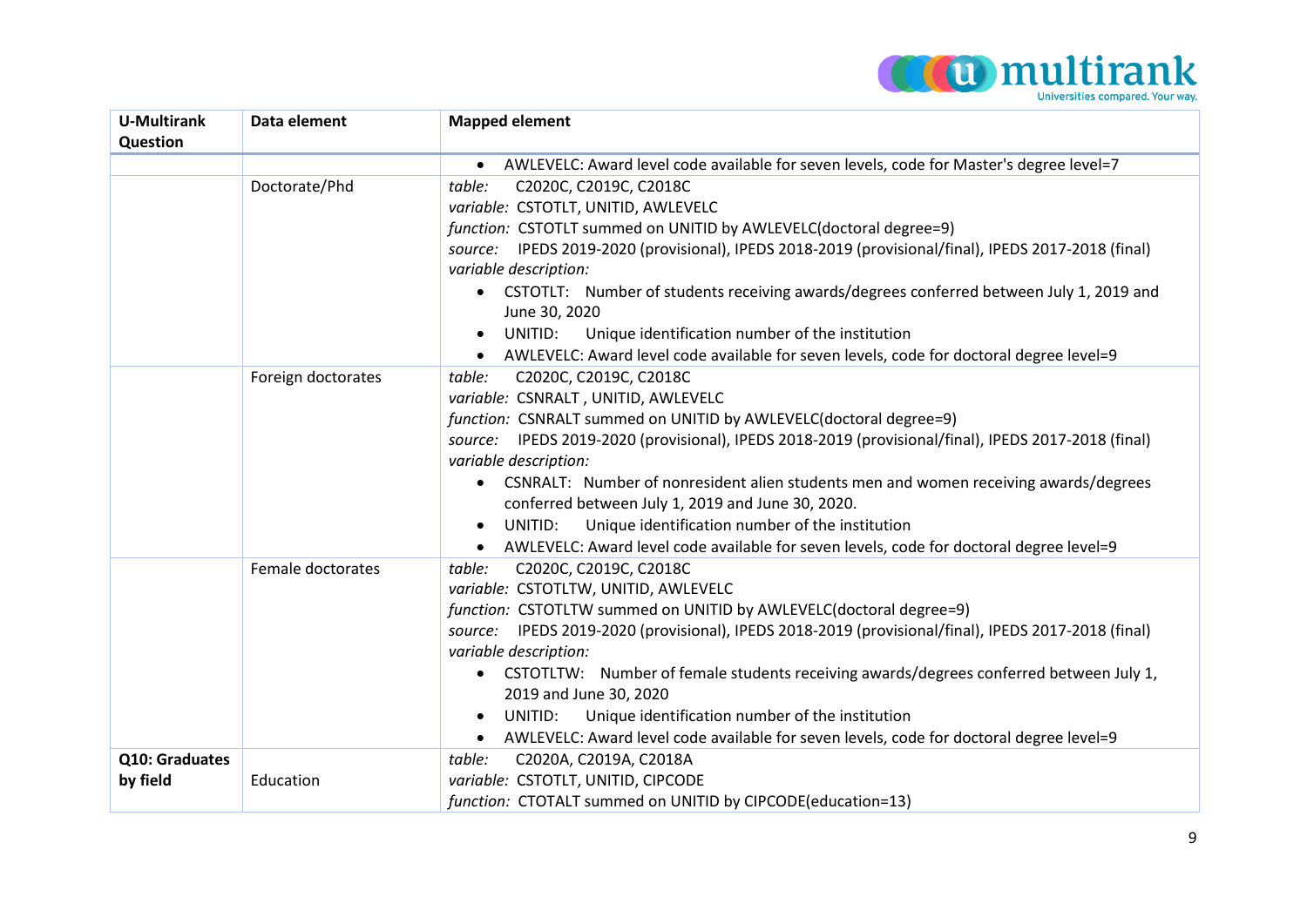

| <b>U-Multirank</b> | Data element            | <b>Mapped element</b>                                                                                          |
|--------------------|-------------------------|----------------------------------------------------------------------------------------------------------------|
| Question           |                         |                                                                                                                |
|                    |                         | IPEDS 2019-2020 (provisional), IPEDS 2018-2019 (provisional/final), IPEDS 2017-2018 (final)<br>source:         |
|                    |                         | variable description:                                                                                          |
|                    |                         | CTOTALT: Awards/degrees conferred between July 1, 2019 and June 30, 2020 to all recipients,<br>$\bullet$       |
|                    |                         | across all race/ethnicities and both genders.                                                                  |
|                    |                         | Unique identification number of the institution<br>UNITID:<br>$\bullet$                                        |
|                    |                         | CIPCODE: Classification of instructional Program (CIP) code. A six-digit code in the form xx.xxxx<br>$\bullet$ |
|                    |                         | that identifies instructional program specialties within educational institutions.                             |
|                    |                         | C2020A, C2019A, C2018A<br>table:                                                                               |
|                    |                         | variable: CSTOTLT, UNITID, CIPCODE                                                                             |
|                    |                         | function: CTOTALT summed on UNITID by CIPCODE(Humanities &arts=05 OR 16 OR 38 OR 39 OR 50 OR                   |
|                    |                         | 54)                                                                                                            |
|                    |                         | IPEDS 2019-2020 (provisional), IPEDS 2018-2019 (provisional/final), IPEDS 2017-2018 (final)<br>source:         |
|                    | Humanities and arts     | variable description:                                                                                          |
|                    |                         | CTOTALT: Awards/degrees conferred between July 1, 2019 and June 30, 2020 to all recipients,<br>$\bullet$       |
|                    |                         | across all race/ethnicities and both genders                                                                   |
|                    |                         | Unique identification number of the institution<br>UNITID:<br>$\bullet$                                        |
|                    |                         | CIPCODE: Classification of instructional Program (CIP) code. A six-digit code in the form xx.xxxx<br>$\bullet$ |
|                    |                         | that identifies instructional program specialties within educational institutions.                             |
|                    |                         | C2020A, C2019A, C2018A<br>table:                                                                               |
|                    |                         | variable: CSTOTLT, UNITID, CIPCODE                                                                             |
|                    |                         | function: CTOTALT summed on UNITID by CIPCODE(Social sciences =09 OR 19 OR 23 OR 24 OR 25 OR 42                |
|                    |                         | OR 44 OR 45)                                                                                                   |
|                    |                         | source: IPEDS 2019-2020 (provisional), IPEDS 2018-2019 (provisional/final), IPEDS 2017-2018 (final)            |
|                    | Social sciences         | variable description:                                                                                          |
|                    |                         | CTOTALT: Awards/degrees conferred between July 1, 2019 and June 30, 2020 to all recipients,<br>٠               |
|                    |                         | across all race/ethnicities and both genders                                                                   |
|                    |                         | UNITID: Unique identification number of the institution<br>٠                                                   |
|                    |                         | CIPCODE: Classification of instructional Program (CIP) code. A six-digit code in the form xx.xxxx<br>$\bullet$ |
|                    |                         | that identifies instructional program specialties within educational institutions.                             |
|                    | <b>Business and law</b> | C2020A, C2019A, C2018A<br>table:                                                                               |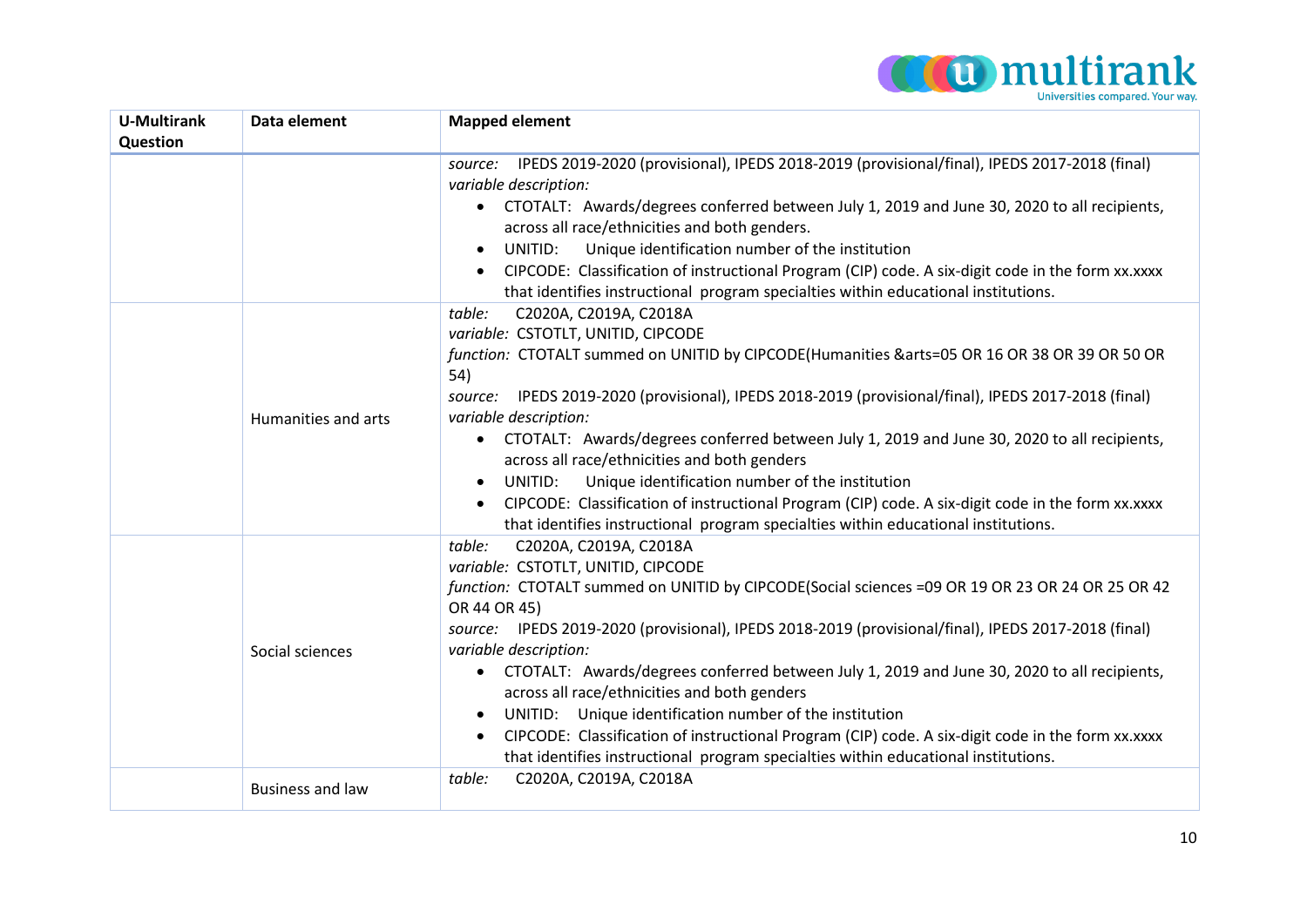

| <b>U-Multirank</b> | Data element                                     | <b>Mapped element</b>                                                                                                                                    |
|--------------------|--------------------------------------------------|----------------------------------------------------------------------------------------------------------------------------------------------------------|
| Question           |                                                  |                                                                                                                                                          |
|                    |                                                  | variable: CSTOTLT, UNITID, CIPCODE                                                                                                                       |
|                    |                                                  | function: CTOTALT summed on UNITID by CIPCODE(Business & Law=22,52)                                                                                      |
|                    |                                                  | source: IPEDS 2019-2020 (provisional), IPEDS 2018-2019 (provisional/final), IPEDS 2017-2018 (final)                                                      |
|                    |                                                  | variable description:                                                                                                                                    |
|                    |                                                  | CTOTALT: Awards/degrees conferred between July 1, 2019 and June 30, 2020 to all recipients,<br>$\bullet$<br>across all race/ethnicities and both genders |
|                    |                                                  | Unique identification number of the institution<br>UNITID:<br>$\bullet$                                                                                  |
|                    |                                                  | CIPCODE: Classification of instructional Program (CIP) code. A six-digit code in the form xx.xxxx                                                        |
|                    |                                                  | that identifies instructional program specialties within educational institutions.                                                                       |
|                    |                                                  | C2020A, C2019A, C2018A<br>table:                                                                                                                         |
|                    |                                                  | variable: CSTOTLT, UNITID, CIPCODE                                                                                                                       |
|                    |                                                  | function: CTOTALT summed on UNITID by CIPCODE(Natural Sciences=26,27,40)                                                                                 |
|                    |                                                  | source: IPEDS 2019-2020 (provisional), IPEDS 2018-2019 (provisional/final), IPEDS 2017-2018 (final)                                                      |
|                    | Natural science,                                 | variable description:                                                                                                                                    |
|                    | mathematics and                                  | CTOTALT: Awards/degrees conferred between July 1, 2019 and June 30, 2020 to all recipients,<br>$\bullet$                                                 |
|                    | statistics                                       | across all race/ethnicities and both genders                                                                                                             |
|                    |                                                  | Unique identification number of the institution<br>UNITID:<br>$\bullet$                                                                                  |
|                    |                                                  | CIPCODE: Classification of instructional Program (CIP) code. A six-digit code in the form xx.xxxx                                                        |
|                    |                                                  | that identifies instructional program specialties within educational institutions.                                                                       |
|                    |                                                  | C2020A, C2019A, C2018A<br>table:                                                                                                                         |
|                    |                                                  | variable: CSTOTLT, UNITID, CIPCODE                                                                                                                       |
|                    |                                                  | function: CTOTALT summed on UNITID by CIPCODE(ICT=11)                                                                                                    |
|                    |                                                  | source: IPEDS 2019-2020 (provisional), IPEDS 2018-2019 (provisional/final), IPEDS 2017-2018 (final)                                                      |
|                    | Information and<br>communication<br>technologies | variable description:                                                                                                                                    |
|                    |                                                  | CTOTALT: Awards/degrees conferred between July 1, 2019 and June 30, 2020 to all recipients,<br>$\bullet$                                                 |
|                    |                                                  | across all race/ethnicities and both genders                                                                                                             |
|                    |                                                  | Unique identification number of the institution<br>UNITID:<br>$\bullet$                                                                                  |
|                    |                                                  | CIPCODE: Classification of instructional Program (CIP) code. A six-digit code in the form xx.xxxx                                                        |
|                    |                                                  | that identifies instructional program specialties within educational institutions.                                                                       |
|                    |                                                  |                                                                                                                                                          |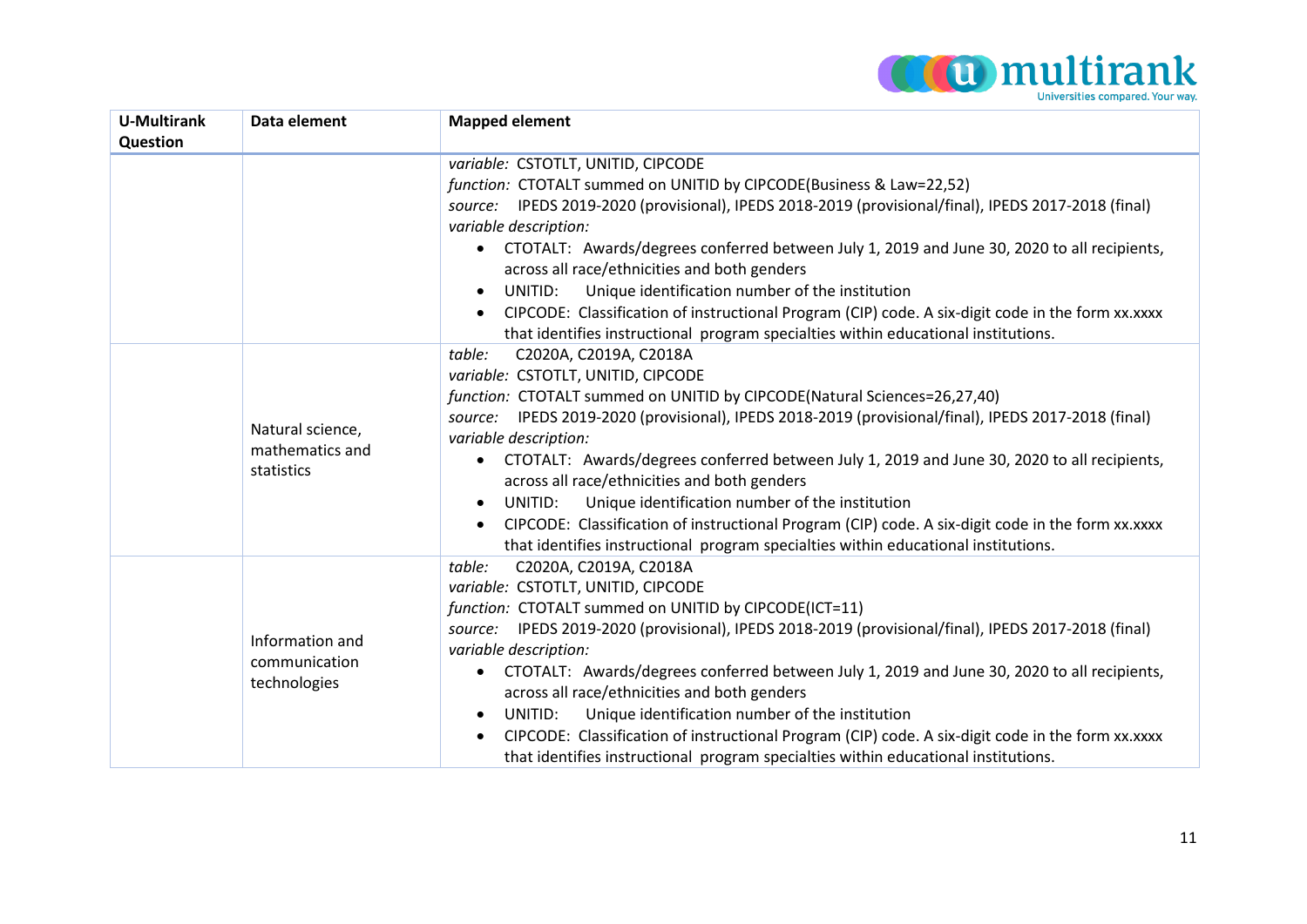

| <b>U-Multirank</b> | Data element                                      | <b>Mapped element</b>                                                                                                                                                                                                                                                                                                                                                                                                                                                                                                                                                                                                                                                                                                                                                                              |
|--------------------|---------------------------------------------------|----------------------------------------------------------------------------------------------------------------------------------------------------------------------------------------------------------------------------------------------------------------------------------------------------------------------------------------------------------------------------------------------------------------------------------------------------------------------------------------------------------------------------------------------------------------------------------------------------------------------------------------------------------------------------------------------------------------------------------------------------------------------------------------------------|
| <b>Question</b>    |                                                   |                                                                                                                                                                                                                                                                                                                                                                                                                                                                                                                                                                                                                                                                                                                                                                                                    |
|                    | Engineering,<br>manufacturing and<br>construction | C2020A, C2019A, C2018A<br>table:<br>variable: CSTOTLT, UNITID, CIPCODE<br>function: CTOTALT summed on UNITID by CIPCODE(Engineering, manufacturing and construction =04 OR<br>10 OR 14 OR 15 OR 41 OR 46 OR 47 OR 48 OR 49)<br>source: IPEDS 2019-2020 (provisional), IPEDS 2018-2019 (provisional/final), IPEDS 2017-2018 (final)<br>variable description:<br>CTOTALT: Awards/degrees conferred between July 1, 2019 and June 30, 2020 to all recipients,<br>٠<br>across all race/ethnicities and both genders<br>Unique identification number of the institution<br>UNITID:<br>$\bullet$<br>CIPCODE: Classification of instructional Program (CIP) code. A six-digit code in the form xx.xxxx<br>$\bullet$<br>that identifies instructional program specialties within educational institutions. |
|                    | Agriculture forestry,<br>fisheries and veterinary | C2020A, C2019A, C2018A<br>table:<br>variable: CSTOTLT, UNITID, CIPCODE<br>function: CTOTALT summed on UNITID by CIPCODE(Agriculture forestry, fisheries and veterinary =01 OR<br>03)<br>IPEDS 2019-2020 (provisional), IPEDS 2018-2019 (provisional/final), IPEDS 2017-2018 (final)<br>source:<br>variable description:<br>CTOTALT: Awards/degrees conferred between July 1, 2019 and June 30, 2020 to all recipients,<br>across all race/ethnicities and both genders<br>Unique identification number of the institution<br>UNITID:<br>$\bullet$<br>CIPCODE: Classification of instructional Program (CIP) code. A six-digit code in the form xx.xxxx<br>$\bullet$<br>that identifies instructional program specialties within educational institutions.                                          |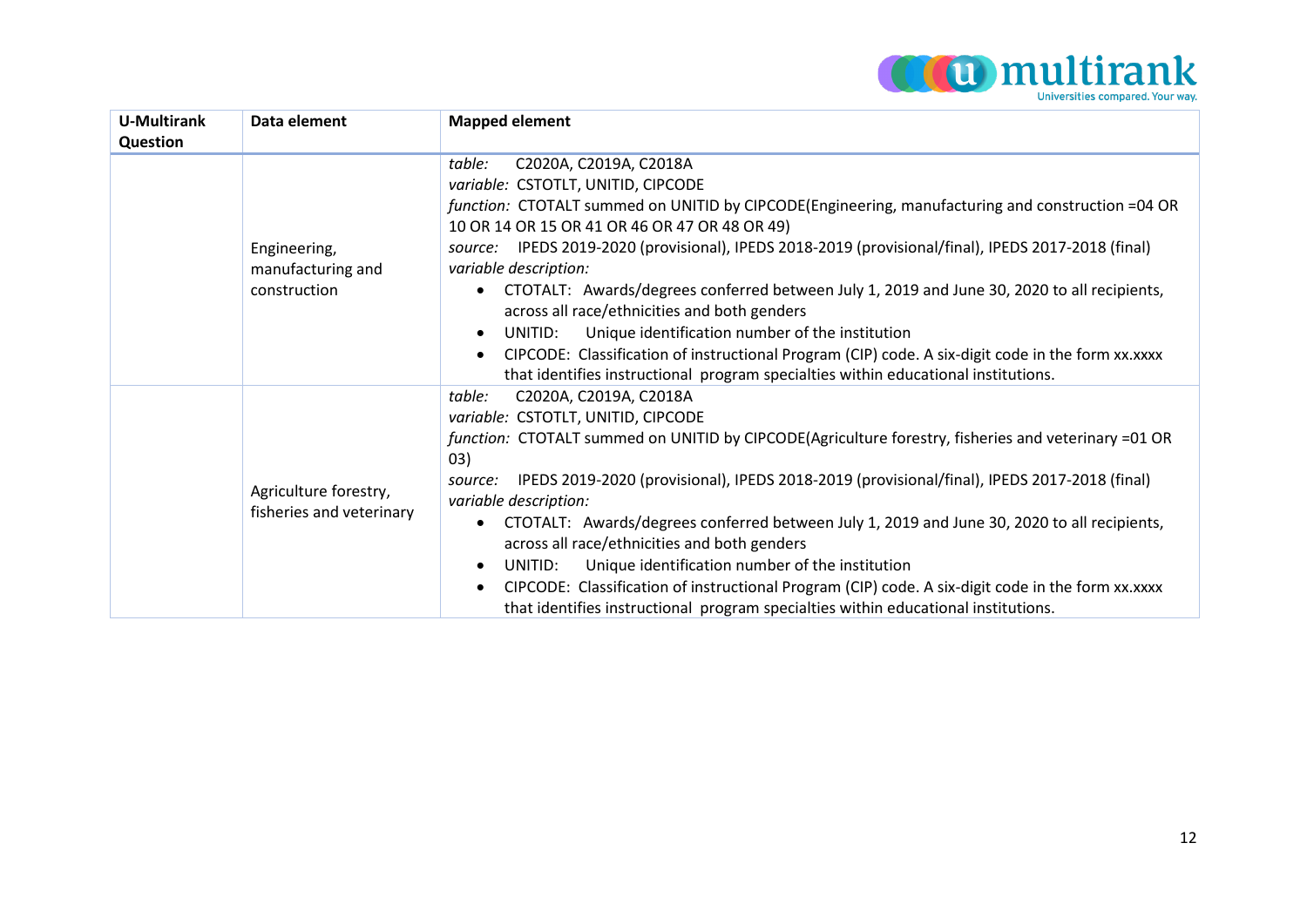

| <b>U-Multirank</b><br>Question | Data element              | <b>Mapped element</b>                                                                                                                                                                                                                                                                                                                                                                                                                                                                                                                                                                                                                                                                                                                                          |
|--------------------------------|---------------------------|----------------------------------------------------------------------------------------------------------------------------------------------------------------------------------------------------------------------------------------------------------------------------------------------------------------------------------------------------------------------------------------------------------------------------------------------------------------------------------------------------------------------------------------------------------------------------------------------------------------------------------------------------------------------------------------------------------------------------------------------------------------|
|                                | Health and social welfare | table:<br>C2020A, C2019A, C2018A<br>variable: CSTOTLT, UNITID, CIPCODE<br>function: CTOTALT summed on UNITID by CIPCODE(Health and social welfare=51)<br>source: IPEDS 2019-2020 (provisional), IPEDS 2018-2019 (provisional/final), IPEDS 2017-2018 (final)<br>variable description:<br>CTOTALT: Awards/degrees conferred between July 1, 2019 and June 30, 2020 to all recipients,<br>$\bullet$<br>across all race/ethnicities and both genders<br>Unique identification number of the institution<br>UNITID:<br>$\bullet$<br>CIPCODE: Classification of instructional Program (CIP) code. A six-digit code in the form xx.xxxx<br>$\bullet$<br>that identifies instructional program specialties within educational institutions.                           |
|                                | Services                  | table:<br>C2020A, C2019A, C2018A<br>variable: CSTOTLT, UNITID, CIPCODE<br>function: CTOTALT summed on UNITID by CIPCODE (Services=12 OR 29 OR 31 OR 43)<br>source: IPEDS 2019-2020 (provisional), IPEDS 2018-2019 (provisional/final), IPEDS 2017-2018 (final)<br>variable description:<br>CTOTALT: Awards/degrees conferred between July 1, 2019 and June 30, 2020 to all recipients,<br>across all race/ethnicities and both genders<br>Unique identification number of the institution<br>UNITID:<br>$\bullet$<br>CIPCODE: Classification of instructional Program (CIP) code. A six-digit code in the form xx.xxxx<br>that identifies instructional program specialties within educational institutions.                                                   |
| Q11: Graduates<br>on time      | Bachelor                  | GR2020, GR2019, GR2018<br>table:<br>variable: UNITID, GRTOTLT, GRTYPE<br>function: GRTOTLT selected on GRTYPE(BA or equiv. graduates within 4 years= 13) over GRTOTLT selected<br>on GRTYPE (BA or equiv. adjusted cohort=8) multiplied by the student numbers from table C2020C/<br>C2019C/ C2018C, variable CSTOTLT for BA level indicated in AWLEVELC(filtered for Bachelor's degree<br>level=5) and summed on UNITID.<br>source: IPEDS 2019-2020 (provisional), IPEDS 2018-2019 (provisional/final), IPEDS 2017-2018 (final)<br>variable description:<br>GRTOTLT: Grand total (men and women) in cohort<br>GRTYPE: Cohort status - defines the graduation status of the cohort.<br>Unique identification number of the institution<br>UNITID:<br>$\bullet$ |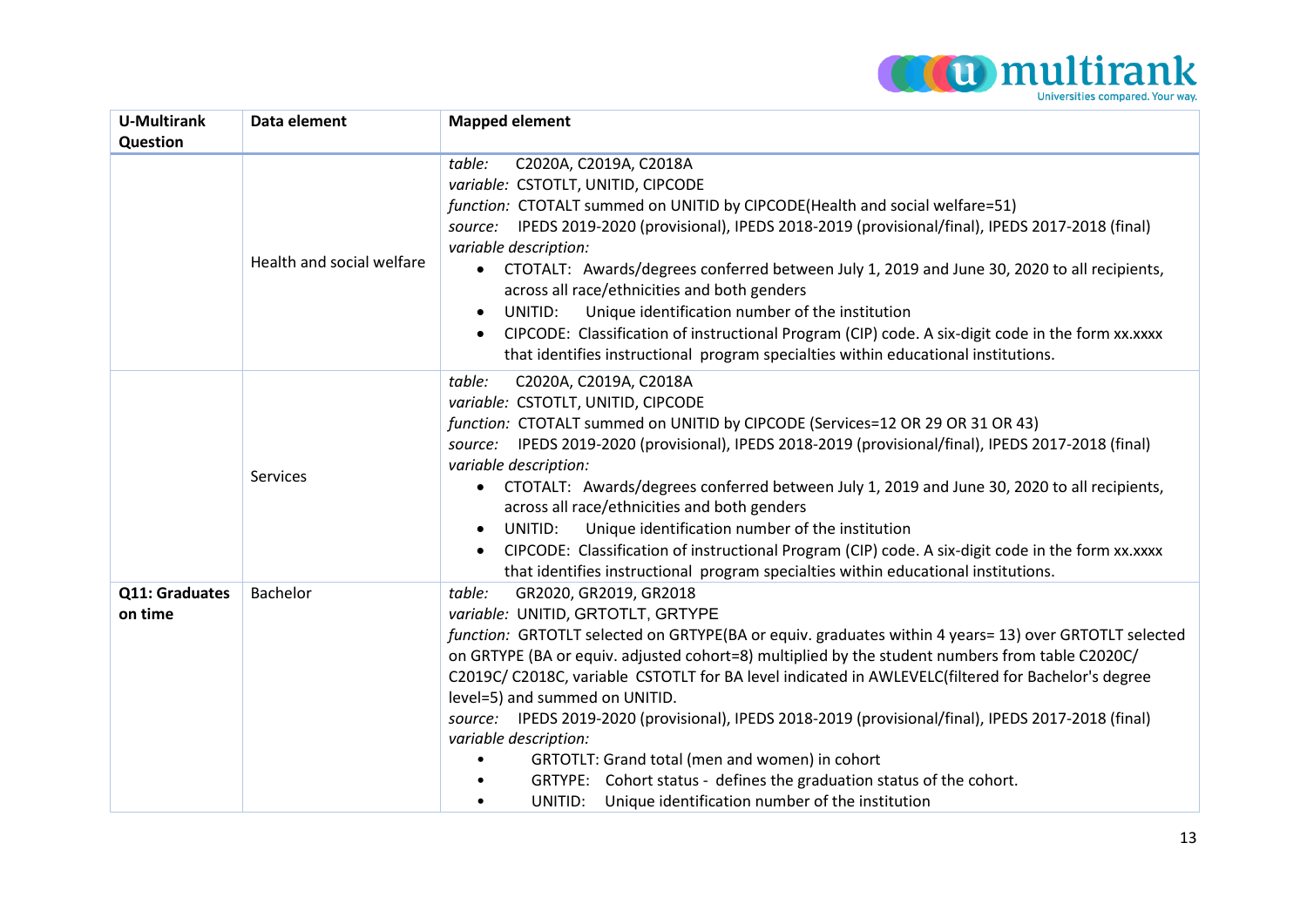

| <b>U-Multirank</b><br>Question | Data element                               | <b>Mapped element</b>                                                                                                                                                                                                                                                                                                                                                                                                                                                                                                                                                                                                                                                                          |
|--------------------------------|--------------------------------------------|------------------------------------------------------------------------------------------------------------------------------------------------------------------------------------------------------------------------------------------------------------------------------------------------------------------------------------------------------------------------------------------------------------------------------------------------------------------------------------------------------------------------------------------------------------------------------------------------------------------------------------------------------------------------------------------------|
|                                |                                            | C2020C, C2019C, C2018C<br>table:<br>variable: CSTOTLT<br>function: GRTOTLT(BA or equiv. graduates within 4 years= 13) over GRTOTLT(BA or equiv. adjusted<br>cohort=8) multiplied by the student numbers from table C2020C/ C2019C/ C2018C variable CSTOTLT<br>summed on UNITID<br>source: IPEDS 2019-2020 (provisional), IPEDS 2018-2019 (provisional/final), IPEDS 2017-2018 (final)<br>variable description:<br>CSTOTLT: Number of students receiving awards/degrees conferred between July 1, 2019 and<br>$\bullet$<br>June 30, 2020<br>AWLEVELC: Award level code available for seven levels, code for Bachelor's degree level=5<br>$\bullet$                                              |
| Q14: Academic<br>staff         | Academic staff in FTEs                     | Since FTE academic staff is not provided, an approximation is used: the number of full-time academic staff<br>+ on third of the number of part-time academic staff                                                                                                                                                                                                                                                                                                                                                                                                                                                                                                                             |
|                                | Academic staff head-<br>count              | S2020 OC, S2019 OC, S2018 OC<br>table:<br>variable: CSTOTLT<br>function: HRTOTLT by OCCUPCAT(filtered on codes 210,220,230) and FTPT (full-time and par-time)<br>summed on UNITID<br>source: IPEDS 2019-2020 (provisional), IPEDS 2018-2019 (provisional/final), IPEDS 2017-2018 (final)<br>variable description:<br>OCCUPCAT: Occupation category (Instructional staff, total=210, Research=220, Public<br>service=230)<br>HRTOTLT: Grand total employed across all race/ethnicities and both genders.<br>$\bullet$<br>FTPT: Full time or part time status(all=1, full-time=2, part-time=3, graduate assistants=4)<br>UNITID:<br>Unique identification number of the institution<br>$\bullet$ |
|                                | academic staff with<br>foreign nationality | S2020 OC, S2019 OC, S2018 OC<br>table:<br>variable: CSTOTLT<br>function: HRNRALT by OCCUPCAT(filetered on codes 210,220,230) and FTPT (full-time and par-time)<br>summed on UNITID<br>source: IPEDS 2019-2020 (provisional), IPEDS 2018-2019 (provisional/final), IPEDS 2017-2018 (final)<br>variable description:                                                                                                                                                                                                                                                                                                                                                                             |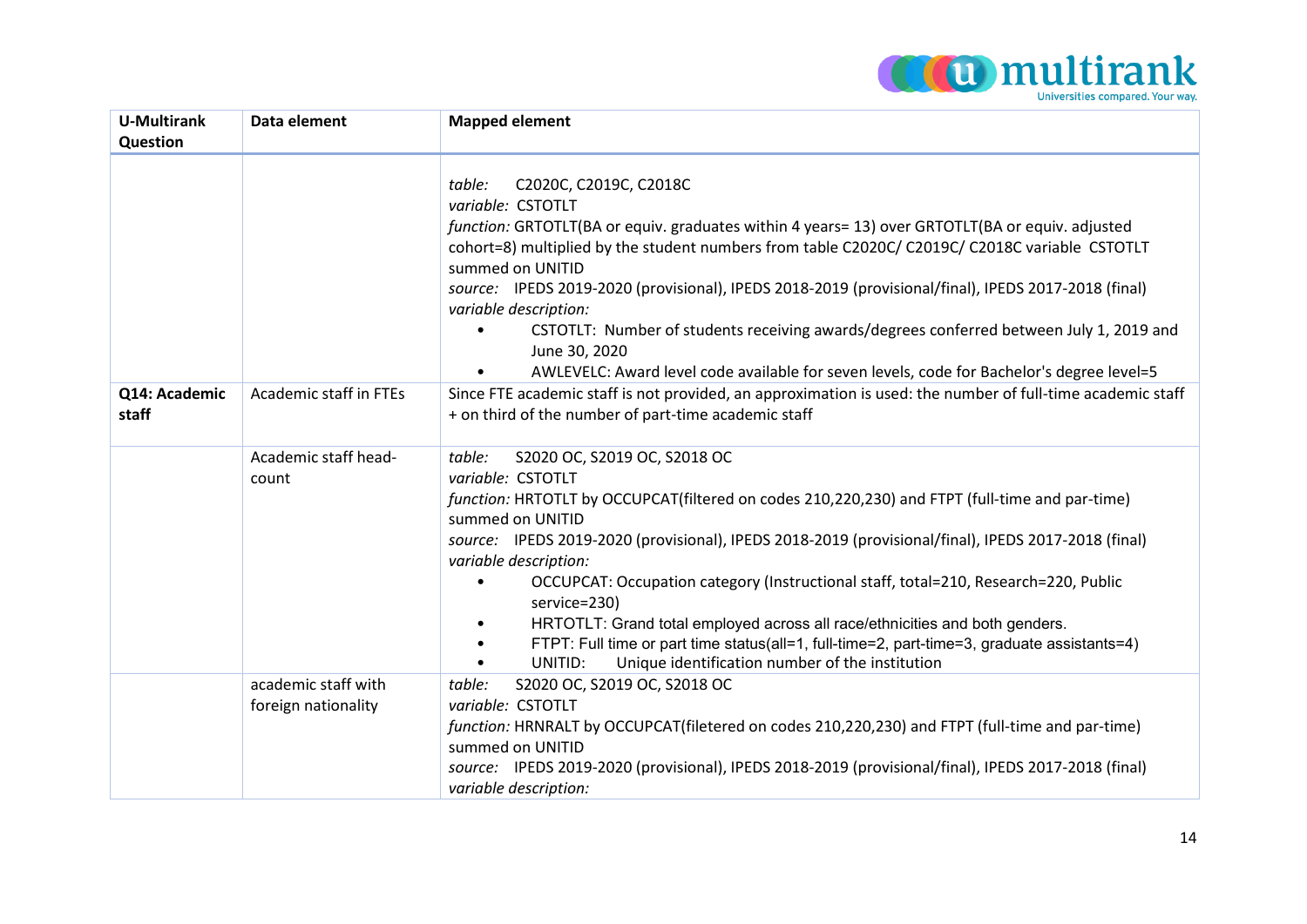

| <b>U-Multirank</b><br>Question | Data element          | <b>Mapped element</b>                                                                                                                                                                                                                                                                                                                                                                                                                                                                                                                                                                                                                                                                                                                  |
|--------------------------------|-----------------------|----------------------------------------------------------------------------------------------------------------------------------------------------------------------------------------------------------------------------------------------------------------------------------------------------------------------------------------------------------------------------------------------------------------------------------------------------------------------------------------------------------------------------------------------------------------------------------------------------------------------------------------------------------------------------------------------------------------------------------------|
|                                |                       | OCCUPCAT: Occupation category (Instructional staff, total=210, Research=220, Public<br>$\bullet$<br>service=230)<br>HRNRALT: Total nonresident alien employed<br>$\bullet$<br>FTPT: Full time or part time status(all=1, full-time=2, part-time=3, graduate assistants=4)<br>$\bullet$<br>Unique identification number of the institution<br>UNITID:<br>$\bullet$                                                                                                                                                                                                                                                                                                                                                                      |
|                                | female academic staff | S2020 OC, S2019 OC, S2018 OC<br>table:<br>variable: CSTOTLT<br>function: HRTOTLW by OCCUPCAT(filetered on codes 210,220,230) and FTPT (full-time and par-time)<br>summed on UNITID<br>source: IPEDS 2019-2020 (provisional), IPEDS 2018-2019 (provisional/final), IPEDS 2017-2018 (final)<br>variable description:<br>OCCUPCAT: Occupation category (Instructional staff, total=210, Research=220, Public<br>service=230)<br>HRTOTLW: Total women employed<br>FTPT: Full time or part time status(all=1, full-time=2, part-time=3, graduate assistants=4)<br>Unique identification number of the institution<br>UNITID:                                                                                                                |
| Q16: Currency<br>and Unit      | Currency              | <b>USD</b>                                                                                                                                                                                                                                                                                                                                                                                                                                                                                                                                                                                                                                                                                                                             |
| Q17: Revenues                  | Unit                  | \$1                                                                                                                                                                                                                                                                                                                                                                                                                                                                                                                                                                                                                                                                                                                                    |
|                                | Total revenues        | table: F1920_F1A(fiscal year 2020), F1819_F1A_REVISED(fiscal year 2019), F1718_F1A(fiscal year 2018)<br>table description: Public institutions - GASB 34/35:<br>variable: F1B25<br>function: F1B25 summed on UNITID<br>source: IPEDS 2019-2020 (provisional), IPEDS 2018-2019 (provisional/final), IPEDS 2017-2018 (final)<br>variable description:<br>F1B25: Total all revenues and other additions (Public institutions - GASB 34/35)<br>Unique identification number of the institution<br>UNITID:<br>$\bullet$<br>table: F1920 F2(fiscal year 2020), F1819 F2 revised(fiscal year 2019), F1718 F2(fiscal year 2018)<br>table description: Private not-for-profit institutions or Public institutions using FASB<br>variable: F2B01 |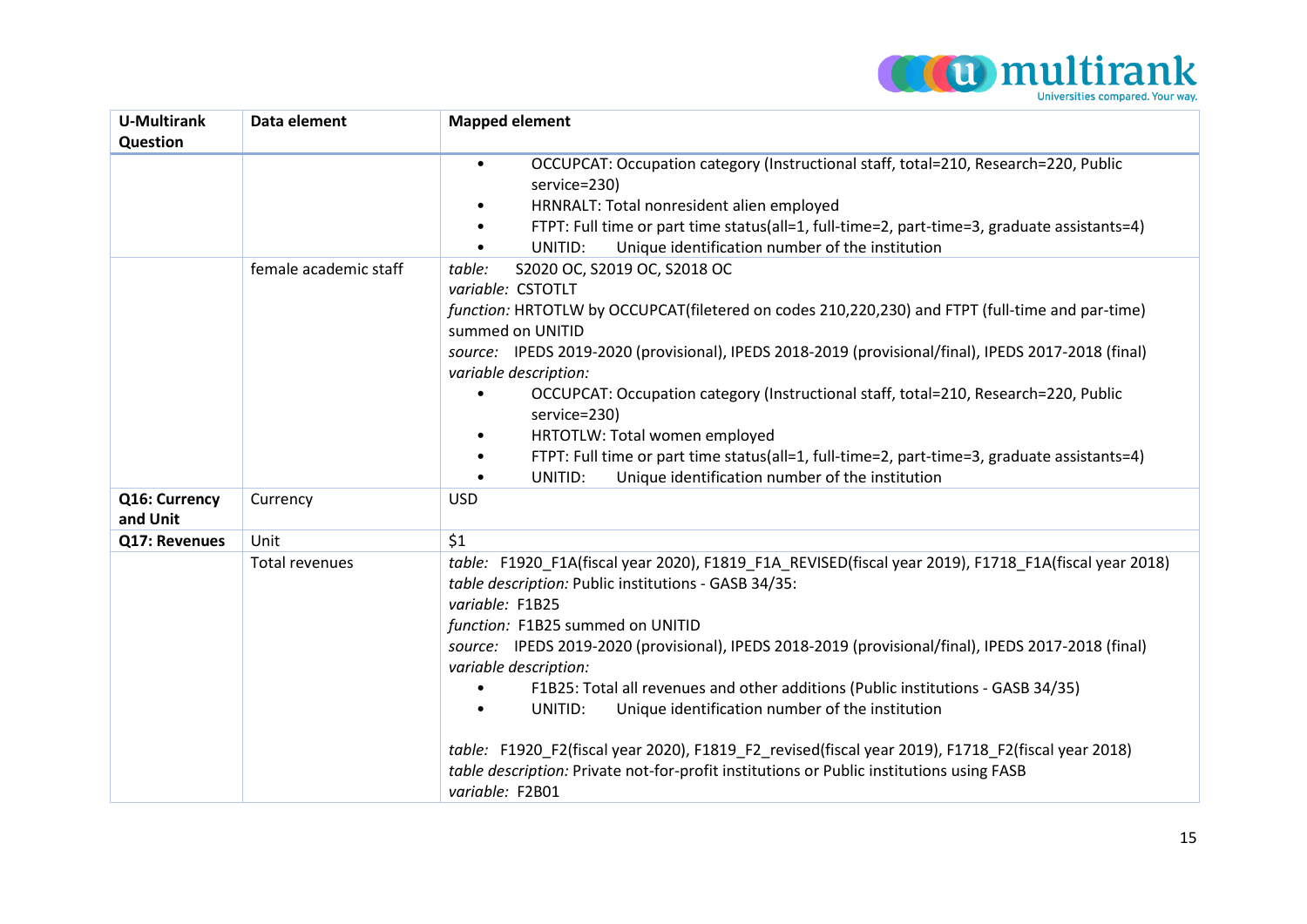

| <b>U-Multirank</b> | Data element | <b>Mapped element</b>                                                                                                                                                                                                                                                                                                                                                                                                                                       |
|--------------------|--------------|-------------------------------------------------------------------------------------------------------------------------------------------------------------------------------------------------------------------------------------------------------------------------------------------------------------------------------------------------------------------------------------------------------------------------------------------------------------|
| Question           |              | function: F2B01 summed on UNITID                                                                                                                                                                                                                                                                                                                                                                                                                            |
|                    |              | source: IPEDS 2019-2020 (provisional), IPEDS 2018-2019 (provisional/final), IPEDS 2017-2018 (final)<br>variable description:                                                                                                                                                                                                                                                                                                                                |
|                    |              | F2B01: Total revenues and investment return (Private not-for-profit institutions or Public<br>٠<br>institutions using FASB)                                                                                                                                                                                                                                                                                                                                 |
|                    |              | UNITID: Unique identification number of the institution                                                                                                                                                                                                                                                                                                                                                                                                     |
|                    |              | table: F1920_F3(fiscal year 2020), F1819_F3_revised(fiscal year 2018), F1718_F3(fiscal year 2018)<br>table description: Private for-profit institutions<br>variable: F3B01                                                                                                                                                                                                                                                                                  |
|                    |              | function: FF3B01 summed on UNITID                                                                                                                                                                                                                                                                                                                                                                                                                           |
|                    |              | source: IPEDS 2019-2020 (provisional), IPEDS 2018-2019 (provisional/final), IPEDS 2017-2018 (final)                                                                                                                                                                                                                                                                                                                                                         |
|                    |              | variable description:                                                                                                                                                                                                                                                                                                                                                                                                                                       |
|                    |              | F3B01: Total all revenues and other additions (Private for-profit institutions)                                                                                                                                                                                                                                                                                                                                                                             |
|                    |              | Unique identification number of the institution<br>UNITID:<br>$\bullet$                                                                                                                                                                                                                                                                                                                                                                                     |
|                    | Core budget  | table: F1920_F1A(fiscal year 2020), F1819_F1A(fiscal year 2019), F1718_F1A(fiscal year 2018)<br>table description: Public institutions - GASB 34/35:<br>variable: F1B10; F1B11; F1B12<br>function: (F1B10 + F1B11+ F1B12) summed on UNITID<br>source: IPEDS 2019-2020 (provisional), IPEDS 2018-2019 (provisional/final), IPEDS 2017-2018 (final)<br>variable description:<br>F1B10: Federal appropriations (Public institutions - GASB 34/35)<br>$\bullet$ |
|                    |              | F1B11: State appropriations (Public institutions - GASB 34/35)<br>$\bullet$<br>F1B12: Local appropriations, education district taxes, and similar support (Public institutions -<br>$\bullet$<br>GASB 34/35)                                                                                                                                                                                                                                                |
|                    |              | UNITID: Unique identification number of the institution<br>$\bullet$                                                                                                                                                                                                                                                                                                                                                                                        |
|                    |              | table: F1920_F2(fiscal year 2020), F1819_F2(fiscal year 2019), F1718_F2(fiscal year 2018)<br>table description: Private not-for-profit institutions or Public institutions using FASB<br>variable: F2D02; F2D03; F2D04                                                                                                                                                                                                                                      |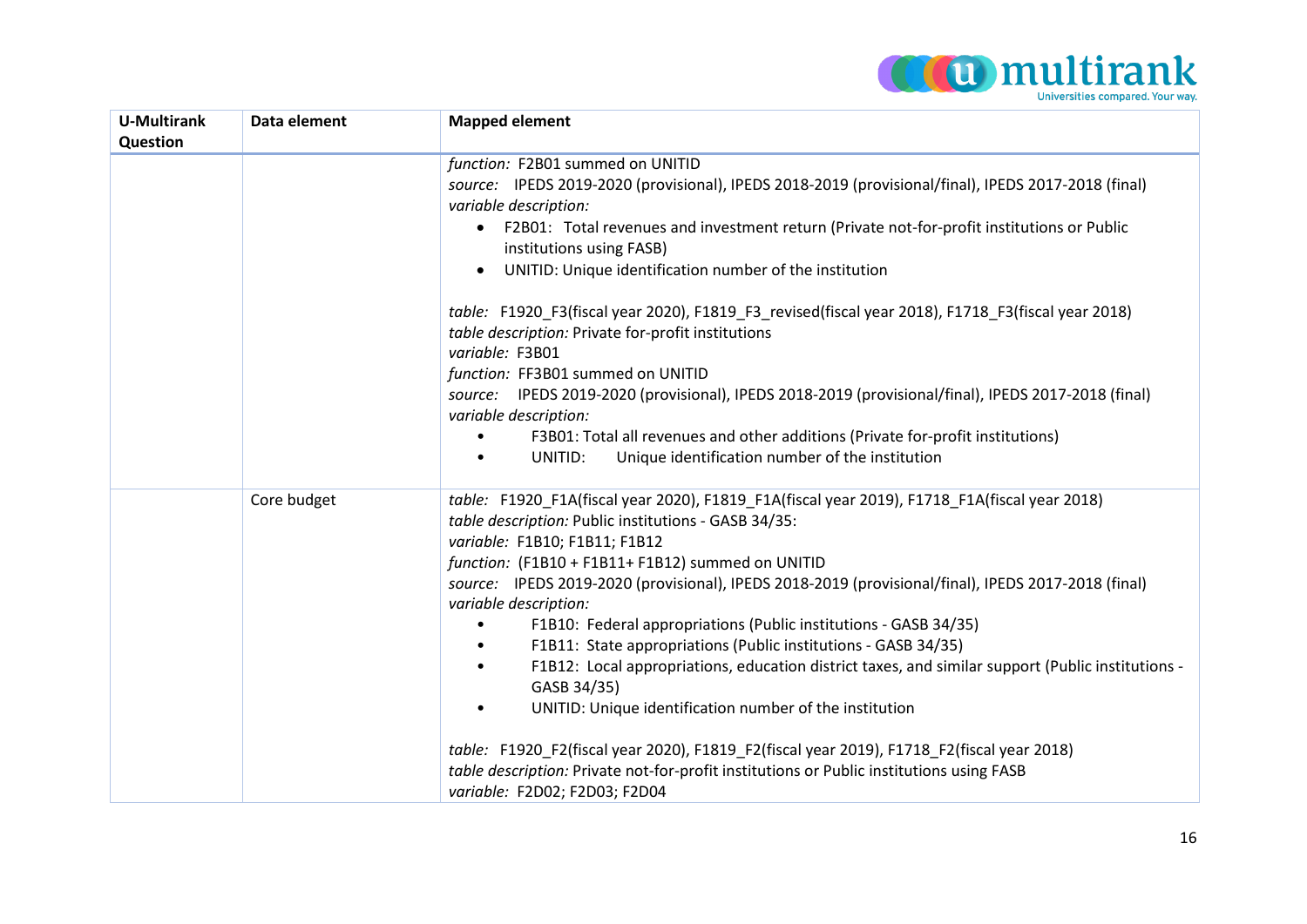

| <b>U-Multirank</b><br>Question | Data element                                          | <b>Mapped element</b>                                                                                                                                                                                                                                                                                                                                                                                                                                                                                                                                                                                                                                                                   |
|--------------------------------|-------------------------------------------------------|-----------------------------------------------------------------------------------------------------------------------------------------------------------------------------------------------------------------------------------------------------------------------------------------------------------------------------------------------------------------------------------------------------------------------------------------------------------------------------------------------------------------------------------------------------------------------------------------------------------------------------------------------------------------------------------------|
|                                |                                                       | function: (F2D02 + F2D03 + F2D04) summed on UNITID<br>source: IPEDS 2019-2020 (provisional), IPEDS 2018-2019 (provisional/final), IPEDS 2017-2018 (final)<br>variable description:<br>F2D02: Federal appropriations - Total (Private not-for-profit institutions or Public institutions<br>$\bullet$<br>using FASB)<br>F2D03: State appropriations - Total (Private not-for-profit institutions or Public institutions using<br>FASB)<br>F2D04: Local appropriations - Total (Private not-for-profit institutions or Public institutions using<br>$\bullet$<br>FASB)<br>UNITID: Unique identification number of the institution<br>$\bullet$                                            |
|                                |                                                       | table: F1920 F3(fiscal year 2020), F1819 F3(fiscal year 2019), F1718 F3(fiscal year 2018)<br>table description: Private for-profit institutions<br>variable: F3D02A; F3D03A; F3D03C<br>function: (F3D02A+ F3D03A+ F3D03C) summed on UNITID<br>source: IPEDS 2019-2020 (provisional), IPEDS 2018-2019 (provisional/final), IPEDS 2017-2018 (final)<br>variable description:<br>F3D02A: Federal appropriations (Private for-profit institutions)<br>٠<br>F3D03A: State appropriations (Private for-profit institutions)<br>F3D03C: Local government appropriations (Private for-profit institutions)<br>$\bullet$<br>UNITID: Unique identification number of the institution<br>$\bullet$ |
|                                | Tuition fees from<br>students in degree<br>programmes | table: F1920_F1A(fiscal year 2020), F1819_F1A(fiscal year 2019), F1718_F1A(fiscal year 2018);<br>table description: Public institutions - GASB 34/35:<br>variable: F1B01<br>function: F1B01 summed on UNITID<br>source: IPEDS 2019-2020 (provisional), IPEDS 2018-2019 (provisional/final), IPEDS 2017-2018 (final)<br>variable description:<br>F1B01: Tuition and fees, after deducting discounts and allowances (Public institutions - GASB<br>34/35)                                                                                                                                                                                                                                 |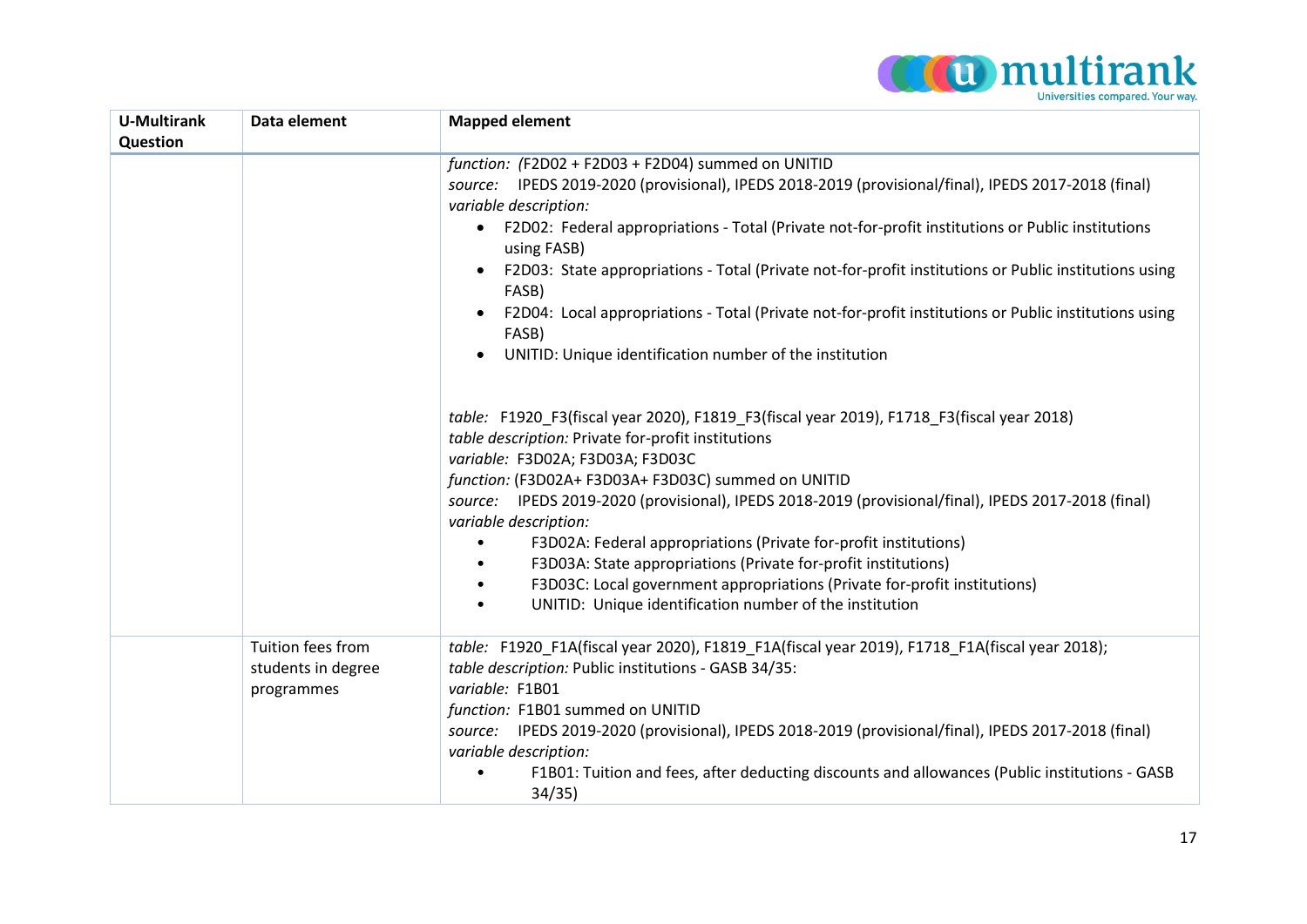

| <b>U-Multirank</b><br>Question | Data element                                                                                              | <b>Mapped element</b>                                                                                                                                                                                                                                                                                                                                                                                                                                                                                                                                           |
|--------------------------------|-----------------------------------------------------------------------------------------------------------|-----------------------------------------------------------------------------------------------------------------------------------------------------------------------------------------------------------------------------------------------------------------------------------------------------------------------------------------------------------------------------------------------------------------------------------------------------------------------------------------------------------------------------------------------------------------|
|                                |                                                                                                           | Unique identification number of the institution<br>UNITID:<br>$\bullet$                                                                                                                                                                                                                                                                                                                                                                                                                                                                                         |
|                                |                                                                                                           | table: F1920_F2(fiscal year 2020), F1819_F2(fiscal year 2019), F1718_F2(fiscal year 2018)<br>table description: Private not-for-profit institutions or Public institutions using FASB<br>variable: F2D01<br>function: F2D01 summed on UNITID<br>source: IPEDS 2018-2019 (provisional), IPEDS 2017-2018 (provisional/final), IPEDS 2017-2016 (final)<br>variable description:<br>F2D01: Tuition and fees - Total (Private not-for-profit institutions or Public institutions using FASB)<br>$\bullet$<br>UNITID: Unique identification number of the institution |
|                                |                                                                                                           | table: F1920_F3(fiscal year 2020), F1819_F3(fiscal year 2019), F1718_F3(fiscal year 2018)<br>table description: Private for-profit institutions<br>variable: F3D01<br>function: F3D01 summed on UNITID<br>source: IPEDS 2019-2020 (provisional), IPEDS 2018-2019 (provisional/final), IPEDS 2017-2018 (final)<br>variable description:<br>F3D01: Tuition and fees (Private for-profit institutions)<br>UNITID: Unique identification number of the institution<br>$\bullet$                                                                                     |
|                                | Fees from courses<br>organised within the<br>framework of continuing<br>professional development<br>(CPD) |                                                                                                                                                                                                                                                                                                                                                                                                                                                                                                                                                                 |
|                                |                                                                                                           |                                                                                                                                                                                                                                                                                                                                                                                                                                                                                                                                                                 |
|                                | <b>External revenues from</b><br>research                                                                 | table: F1920_F2(fiscal year 2020), F1919_F2(fiscal year 2019), F1718_F2(fiscal year 2018)<br>table description: Private not-for-profit institutions or Public institutions using FASB<br>variable: F2D05; F2D06; F2D07; F2D08<br>function: (F2D05+ F2D06+ F2D07+ F2D08) summed on UNITID<br>source: IPEDS 2019-2020 (provisional), IPEDS 2018-2019 (provisional/final), IPEDS 2017-2018 (final)<br>variable description:                                                                                                                                        |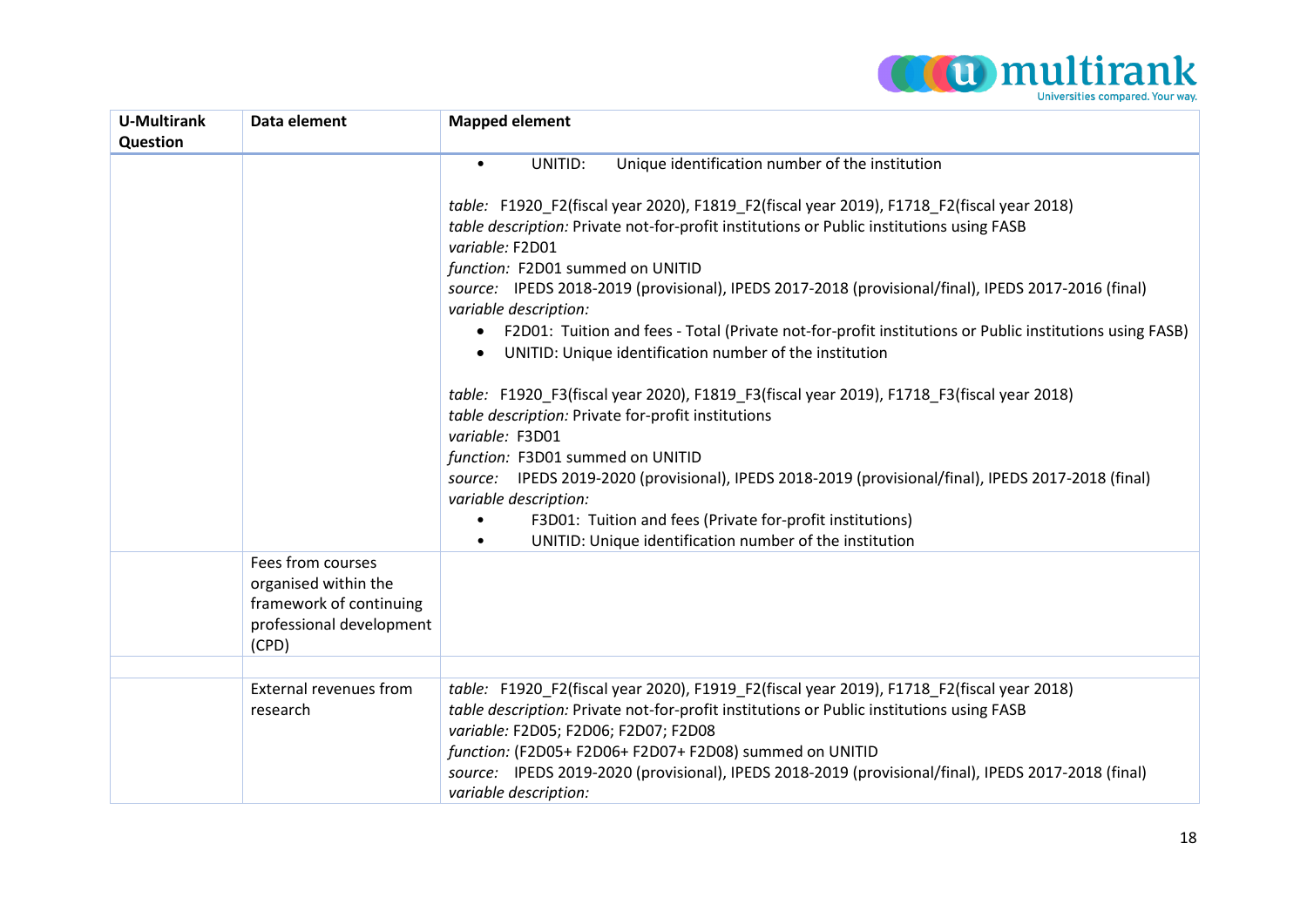

| <b>U-Multirank</b><br>Question | Data element                                                     | <b>Mapped element</b>                                                                                                                                                                                                                                                                                                                                                                                                                                                                                                                                                                                                                                                                                                                                                                           |
|--------------------------------|------------------------------------------------------------------|-------------------------------------------------------------------------------------------------------------------------------------------------------------------------------------------------------------------------------------------------------------------------------------------------------------------------------------------------------------------------------------------------------------------------------------------------------------------------------------------------------------------------------------------------------------------------------------------------------------------------------------------------------------------------------------------------------------------------------------------------------------------------------------------------|
|                                |                                                                  | F2D05: Federal grants and contracts - Total (Private not-for-profit institutions or Public institutions<br>$\bullet$<br>using FASB)<br>F2D06: State grants and contracts - Total (Private not-for-profit institutions or Public institutions<br>$\bullet$<br>using FASB)<br>F2D07: Local grants and contracts - Total (Private not-for-profit institutions or Public institutions<br>using FASB)<br>F2D08: Private gifts, grants, and contracts - Total (Private not-for-profit institutions or Public<br>$\bullet$<br>institutions using FASB)<br>UNITID: Unique identification number of the institution                                                                                                                                                                                      |
|                                |                                                                  | table: F1920_F3(fiscal year 2020), F1819_F3(fiscal year 2019), F1718_F3(fiscal year 2018)<br>table description: Private for-profit institutions<br>variable: F3D02B; F3D03B; F3D03D; F3D04<br>function: (F3D02B + F3D03B + F3D03D + F3D04) summed on UNITID<br>source: IPEDS 2019-2020 (provisional), IPEDS 2018-2019 (provisional/final), IPEDS 2017-2018 (final)<br>variable description:<br>F3D02B: Federal grants and contracts (Private for-profit institutions)<br>F3D03B: State grants and contracts (Private for-profit institutions)<br>F3D03D: Local government and contracts (Private for-profit institutions)<br>F3D04: Private gifts, grants, and contracts (Private for-profit institutions)<br>$\bullet$<br>UNITID: Unique identification number of the institution<br>$\bullet$ |
|                                | external revenues from<br>privately funded research<br>contracts | Prefilling for public institutions is still under validation<br>table: F1920 F2(fiscal year 2020), F1819 F2(fiscal year 2019), F1718 F2(fiscal year 2018)<br>table description: Private not-for-profit institutions or Public institutions using FASB<br>variable: F2D08<br>function: F2D08 summed on UNITID)<br>source: IPEDS 2019-2020 (provisional), IPEDS 2018-2019 (provisional/final), IPEDS 2017-2018 (final)<br>variable description:                                                                                                                                                                                                                                                                                                                                                   |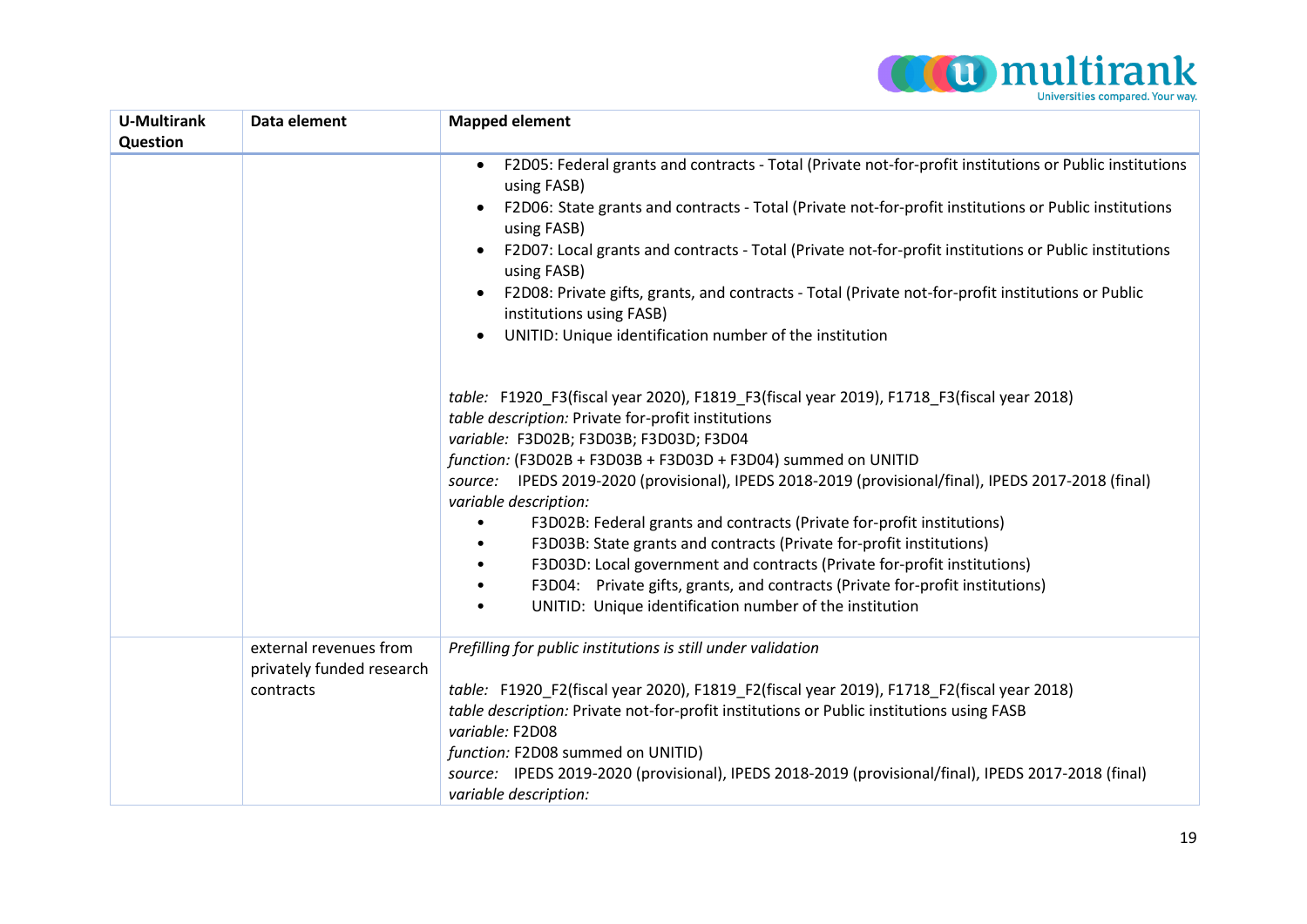

| <b>U-Multirank</b>         | Data element      | <b>Mapped element</b>                                                                                                                                                                                                                                                                                                                                                                                                                                                                                                                                                                                                                                                                                                                                                                                                                                                                                                                                                                             |
|----------------------------|-------------------|---------------------------------------------------------------------------------------------------------------------------------------------------------------------------------------------------------------------------------------------------------------------------------------------------------------------------------------------------------------------------------------------------------------------------------------------------------------------------------------------------------------------------------------------------------------------------------------------------------------------------------------------------------------------------------------------------------------------------------------------------------------------------------------------------------------------------------------------------------------------------------------------------------------------------------------------------------------------------------------------------|
| Question                   |                   |                                                                                                                                                                                                                                                                                                                                                                                                                                                                                                                                                                                                                                                                                                                                                                                                                                                                                                                                                                                                   |
|                            |                   | F2D08: Private gifts, grants, and contracts - Total (Private not-for-profit institutions or Public<br>institutions using FASB)<br>UNITID: Unique identification number of the institution<br>$\bullet$                                                                                                                                                                                                                                                                                                                                                                                                                                                                                                                                                                                                                                                                                                                                                                                            |
|                            |                   | table: F1920_F3(fiscal year 2020), F1819_F3(fiscal year 2019), F1718_F3(fiscal year 2018)<br>table description: Private for-profit institutions<br>variable: F3D04<br>function: F3D04 summed on UNITID                                                                                                                                                                                                                                                                                                                                                                                                                                                                                                                                                                                                                                                                                                                                                                                            |
|                            |                   | source: IPEDS 2018-2019 (provisional), IPEDS 2017-2018 (provisional/final), IPEDS 2017-2016 (final)<br>variable description:                                                                                                                                                                                                                                                                                                                                                                                                                                                                                                                                                                                                                                                                                                                                                                                                                                                                      |
|                            |                   | F3D04: Private gifts, grants, and contracts (Private for-profit institutions)<br>$\bullet$<br>UNITID: Unique identification number of the institution<br>$\bullet$                                                                                                                                                                                                                                                                                                                                                                                                                                                                                                                                                                                                                                                                                                                                                                                                                                |
| Q19:<br><b>Expenditure</b> | Total expenditure |                                                                                                                                                                                                                                                                                                                                                                                                                                                                                                                                                                                                                                                                                                                                                                                                                                                                                                                                                                                                   |
|                            | % on research     | table: F1920 F1A(fiscal year 2020), F1819_F1A(fiscal year 2019), F1516_F1A(fiscal year 2018);<br>table description: Public institutions - GASB 34/35:<br>variable: F1C011; F1C021; F1C031<br>function: F1C021/(F1C011 + F1C021 + F1C031)*100 summed on UNITID<br>source: IPEDS 2019-2020 (provisional), IPEDS 2018-2019 (provisional/final), IPEDS 2017-2018 (final)<br>variable description:<br>F1C011: Instruction expenses, current year total (Public institutions - GASB 34/35)<br>$\bullet$<br>F1C021: Research expenses, current year total (Public institutions - GASB 34/35)<br>F1C031: Public service expenses, current year total (Public institutions - GASB 34/35)<br>$\bullet$<br>UNITID: Unique identification number of the institution<br>$\bullet$<br>table: F1920 F2(fiscal year 2020), F1819 F2(fiscal year 2019), F1718 F2(fiscal year 2018)<br>table description: Private not-for-profit institutions or Public institutions using FASB<br>variable: F2E011; F2E021; F2E031 |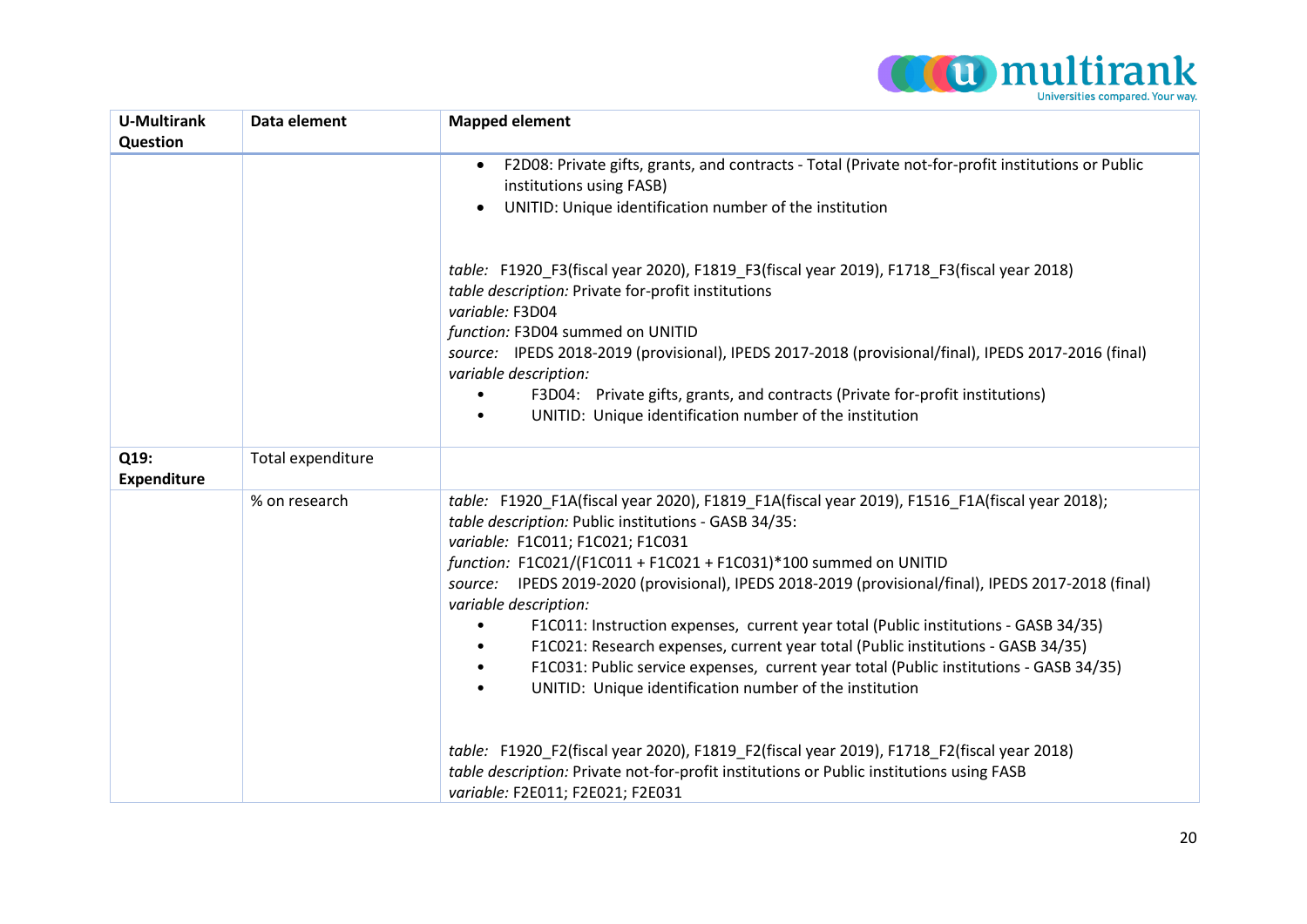

| <b>U-Multirank</b> | Data element  | <b>Mapped element</b>                                                                                                                                                                                                                                                                                                                                                                                                                                                                                                                                                                                                                                                                                                                     |
|--------------------|---------------|-------------------------------------------------------------------------------------------------------------------------------------------------------------------------------------------------------------------------------------------------------------------------------------------------------------------------------------------------------------------------------------------------------------------------------------------------------------------------------------------------------------------------------------------------------------------------------------------------------------------------------------------------------------------------------------------------------------------------------------------|
| Question           |               | function: F2E021/(F2E011 + F2E021 + F2E031)*100 summed on UNITID<br>source: IPEDS 2019-2020 (provisional), IPEDS 2018-2019 (provisional/final), IPEDS 2017-2018 (final)<br>variable description:<br>F2E011: Instruction expenses, current year total (Private not-for-profit institutions or Public<br>$\bullet$<br>institutions using FASB)<br>F2E021: Research expenses, current year total (Private not-for-profit institutions or Public<br>institutions using FASB)<br>F2E031: Public service expenses, current year total (Private not-for-profit institutions or Public<br>$\bullet$<br>institutions using FASB)<br>UNITID: Unique identification number of the institution<br>$\bullet$                                           |
|                    |               | table: F1920_F3(fiscal year 2020), F1819_F3(fiscal year 2019), F1718_F3(fiscal year 2018)<br>table description: Private for-profit institutions<br>variable: F3E011; F3E02A1; F3E02B1<br>function: F3E02A1/(F3E011 + F3E02A1 + F3E02B1) *100 summed on UNITID<br>source: IPEDS 2019-2020 (provisional), IPEDS 2018-2019 (provisional/final), IPEDS 2017-2018 (final)<br>variable description:<br>F3E011: Instruction expenses, current year total (Private for-profit institutions)<br>F3E02A1: Research expenses, current year total (Private for-profit institutions)<br>F3E02B1: Public service expenses, current year total (Private for-profit institutions)<br>UNITID: Unique identification number of the institution<br>$\bullet$ |
|                    | % on teaching | table: F1920_F1A(fiscal year 2020), F1819_F1A(fiscal year 2019), F1718_F1A(fiscal year 2018);<br>table description: Public institutions - GASB 34/35:<br>variable: F1C011; F1C021; F1C031<br>function: F1C011/(F1C011 + F1C021 + F1C031)*100 summed on UNITID<br>source: IPEDS 2019-2020 (provisional), IPEDS 2018-2019 (provisional/final), IPEDS 2017-2018 (final)<br>variable description:<br>F1C011: Instruction expenses, current year total (Public institutions - GASB 34/35)<br>F1C021: Research expenses, current year total (Public institutions - GASB 34/35)<br>$\bullet$                                                                                                                                                     |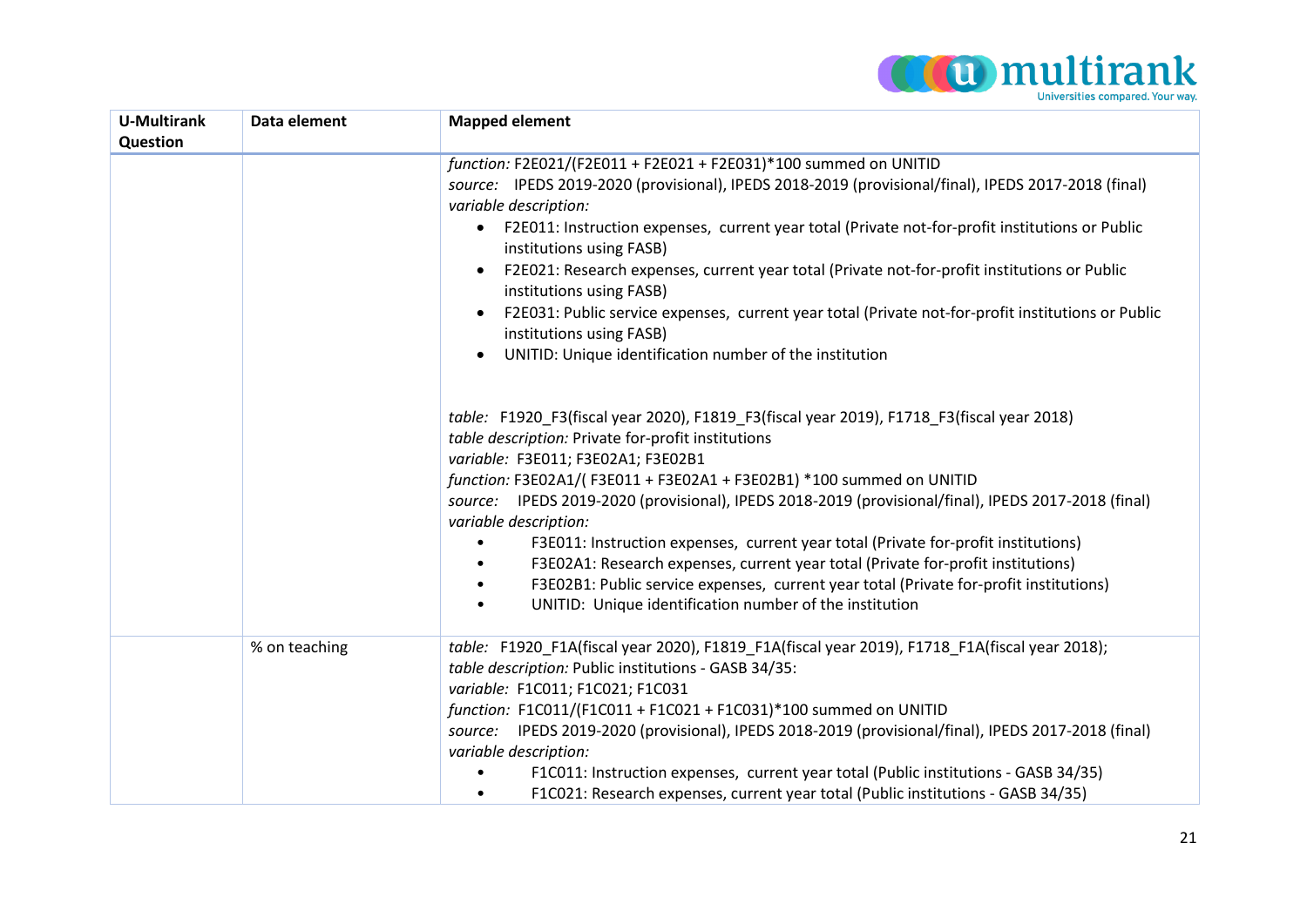

| <b>U-Multirank</b><br>Question | Data element            | <b>Mapped element</b>                                                                                                                                                                                                                                                                                                                                                                                                                                                                                                                                                                                                                                                                                                                                                                                                                                                                                                        |
|--------------------------------|-------------------------|------------------------------------------------------------------------------------------------------------------------------------------------------------------------------------------------------------------------------------------------------------------------------------------------------------------------------------------------------------------------------------------------------------------------------------------------------------------------------------------------------------------------------------------------------------------------------------------------------------------------------------------------------------------------------------------------------------------------------------------------------------------------------------------------------------------------------------------------------------------------------------------------------------------------------|
|                                |                         | F1C031: Public service expenses, current year total (Public institutions - GASB 34/35)<br>$\bullet$<br>UNITID: Unique identification number of the institution<br>$\bullet$                                                                                                                                                                                                                                                                                                                                                                                                                                                                                                                                                                                                                                                                                                                                                  |
|                                |                         | table: F1920 F2(fiscal year 2020), F1819 F2(fiscal year 2019), F1718 F2(fiscal year 2018)<br>table description: Private not-for-profit institutions or Public institutions using FASB<br>variable: F2E011; F2E021; F2E031<br>function: F2E011/(F2E011 + F2E021 + F2E031)*100 summed on UNITID<br>source: IPEDS 2019-2020 (provisional), IPEDS 2018-2019 (provisional/final), IPEDS 2017-2018 (final)<br>variable description:<br>F2E011: Instruction expenses, current year total (Private not-for-profit institutions or Public<br>$\bullet$<br>institutions using FASB)<br>F2E021: Research expenses, current year total (Private not-for-profit institutions or Public<br>institutions using FASB)<br>F2E031: Public service expenses, current year total (Private not-for-profit institutions or Public<br>$\bullet$<br>institutions using FASB)<br>UNITID: Unique identification number of the institution<br>$\bullet$ |
|                                |                         | table: F1920 F3(fiscal year 2020), F1819 F3(fiscal year 2019), F1718 F3(fiscal year 2018)<br>table description: Private for-profit institutions<br>variable: F3E011; F3E02A1; F3E02B1<br>function: F3E011/(F3E011 + F3E02A1 + F3E02B1) *100 summed on UNITID<br>source: IPEDS 2019-2020 (provisional), IPEDS 2018-2019 (provisional/final), IPEDS 2017-2018 (final)<br>variable description:<br>F3E011: Instruction expenses, current year total (Private for-profit institutions)<br>$\bullet$<br>F3E02A1: Research expenses, current year total (Private for-profit institutions)<br>٠<br>F3E02B1: Public service expenses, current year total (Private for-profit institutions)<br>$\bullet$<br>UNITID: Unique identification number of the institution<br>$\bullet$                                                                                                                                                      |
|                                | % on knowledge transfer | table: F1920 F1A(fiscal year 2020), F1819_F1A(fiscal year 2019), F1718_F1A(fiscal year 2018);<br>table description: Public institutions - GASB 34/35:                                                                                                                                                                                                                                                                                                                                                                                                                                                                                                                                                                                                                                                                                                                                                                        |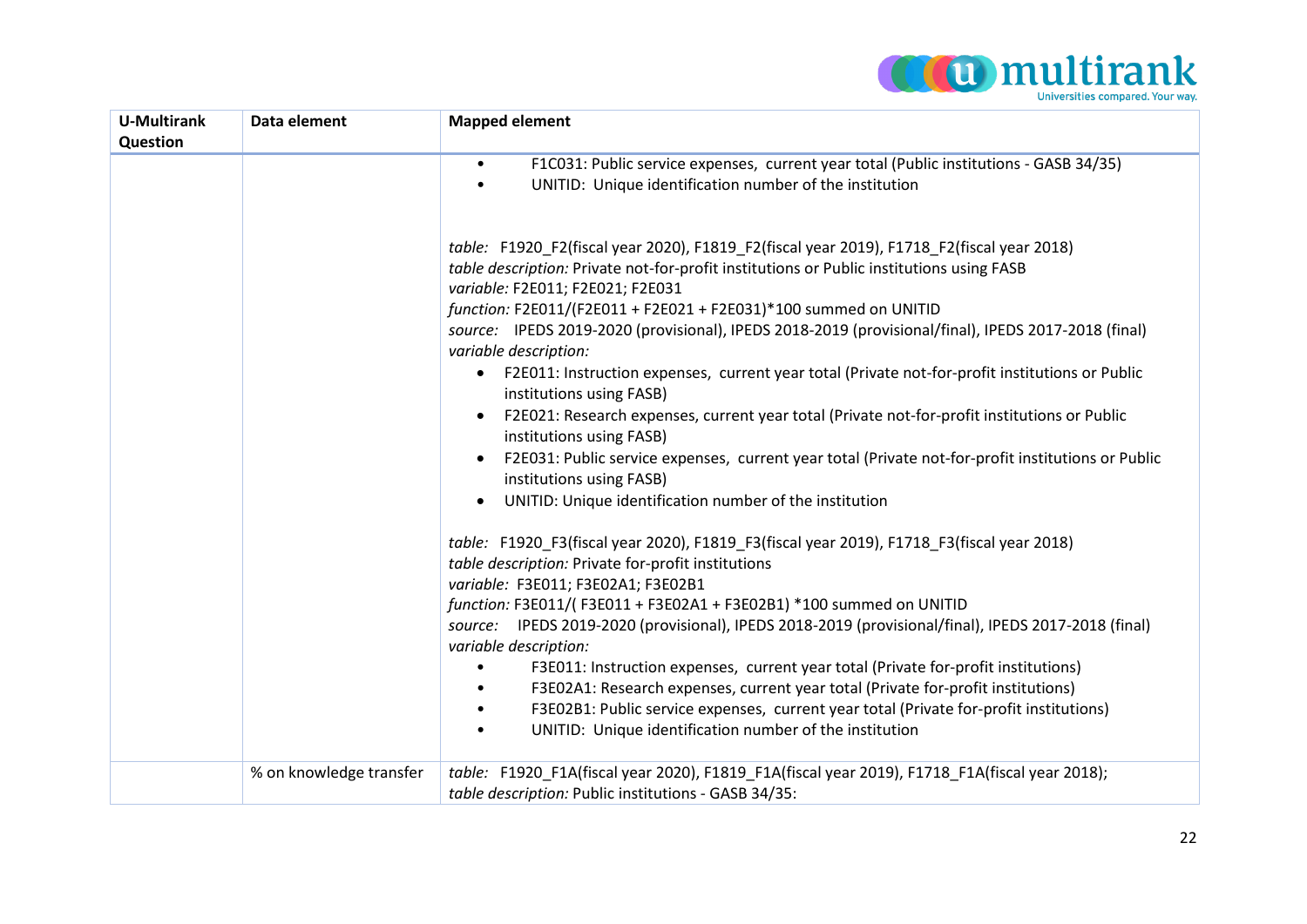

| <b>U-Multirank</b> | Data element | <b>Mapped element</b>                                                                                                                 |
|--------------------|--------------|---------------------------------------------------------------------------------------------------------------------------------------|
| Question           |              |                                                                                                                                       |
|                    |              | variable: F1C011; F1C021; F1C031                                                                                                      |
|                    |              | function: F1C031/(F1C011 + F1C021 + F1C031)*100 summed on UNITID                                                                      |
|                    |              | source: IPEDS 2019-2020 (provisional), IPEDS 2018-2019 (provisional/final), IPEDS 2017-2018 (final)<br>variable description:          |
|                    |              | F1C011: Instruction expenses, current year total (Public institutions - GASB 34/35)                                                   |
|                    |              | F1C021: Research expenses, current year total (Public institutions - GASB 34/35)                                                      |
|                    |              | F1C031: Public service expenses, current year total (Public institutions - GASB 34/35)<br>$\bullet$                                   |
|                    |              | UNITID: Unique identification number of the institution<br>$\bullet$                                                                  |
|                    |              |                                                                                                                                       |
|                    |              | table: F1920 F2(fiscal year 2020), F1819 F2(fiscal year 2019), F1718 F2(fiscal year 2018)                                             |
|                    |              | table description: Private not-for-profit institutions or Public institutions using FASB                                              |
|                    |              | variable: F2E011; F2E021; F2E031                                                                                                      |
|                    |              | function: F2E031/(F2E011 + F2E021 + F2E031)*100 summed on UNITID                                                                      |
|                    |              | source: IPEDS 2019-2020 (provisional), IPEDS 2018-2019 (provisional/final), IPEDS 2017-2018 (final)<br>variable description:          |
|                    |              | F2E011: Instruction expenses, current year total (Private not-for-profit institutions or Public<br>$\bullet$                          |
|                    |              | institutions using FASB)                                                                                                              |
|                    |              | F2E021: Research expenses, current year total (Private not-for-profit institutions or Public<br>$\bullet$<br>institutions using FASB) |
|                    |              | F2E031: Public service expenses, current year total (Private not-for-profit institutions or Public                                    |
|                    |              | institutions using FASB)                                                                                                              |
|                    |              | UNITID: Unique identification number of the institution<br>$\bullet$                                                                  |
|                    |              | table: F1920_F3(fiscal year 2020), F1819_F3(fiscal year 2019), F1718_F3(fiscal year 2018)                                             |
|                    |              | table description: Private for-profit institutions                                                                                    |
|                    |              | variable: F3E011; F3E02A1; F3E02B1                                                                                                    |
|                    |              | function: F3E02B1/(F3E011 + F3E02A1 + F3E02B1) *100 summed on UNITID                                                                  |
|                    |              | source: IPEDS 2019-2020 (provisional), IPEDS 2018-2019 (provisional/final), IPEDS 2017-2018 (final)                                   |
|                    |              | variable description:                                                                                                                 |
|                    |              | F3E011: Instruction expenses, current year total (Private for-profit institutions)<br>$\bullet$                                       |